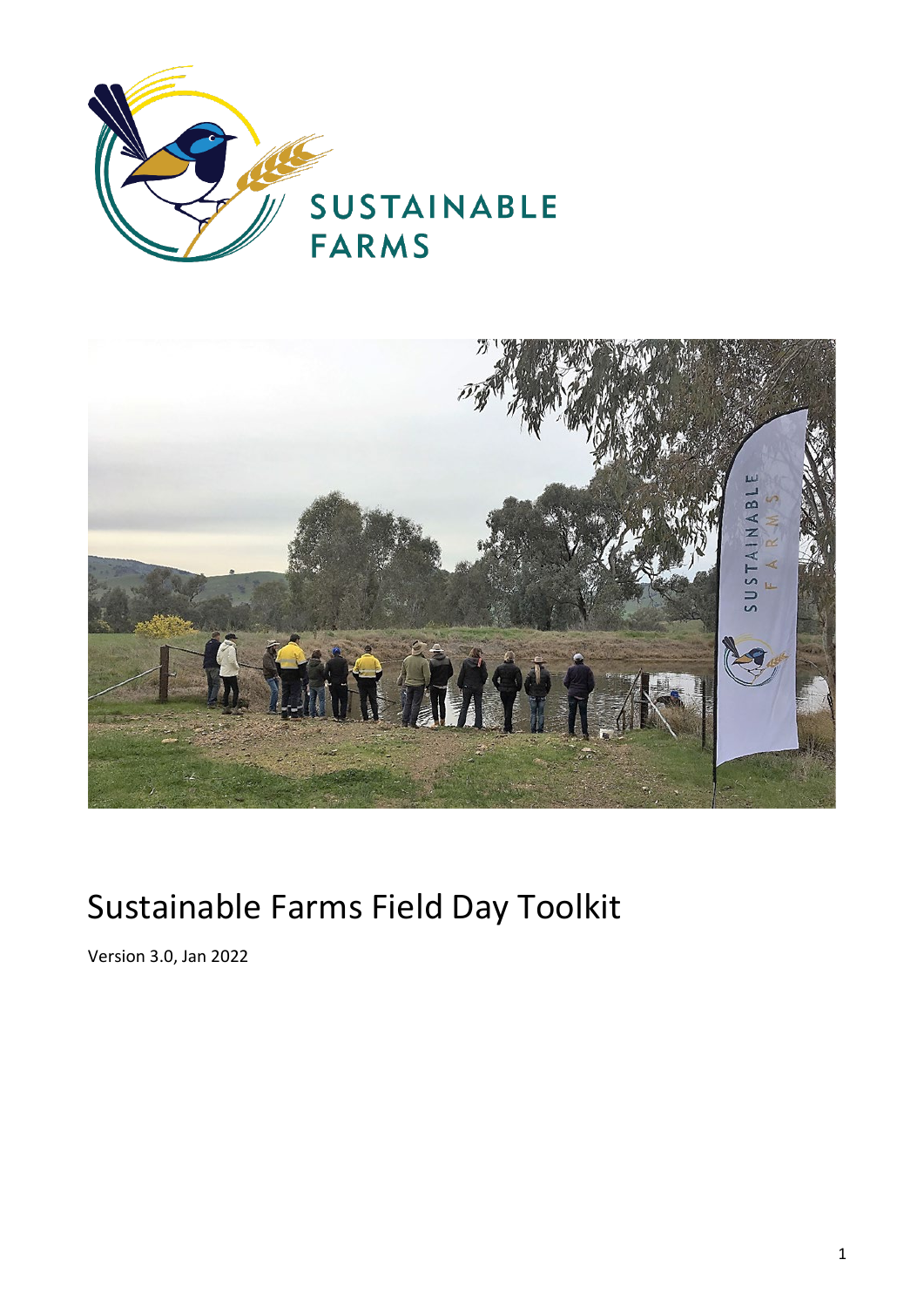# Contents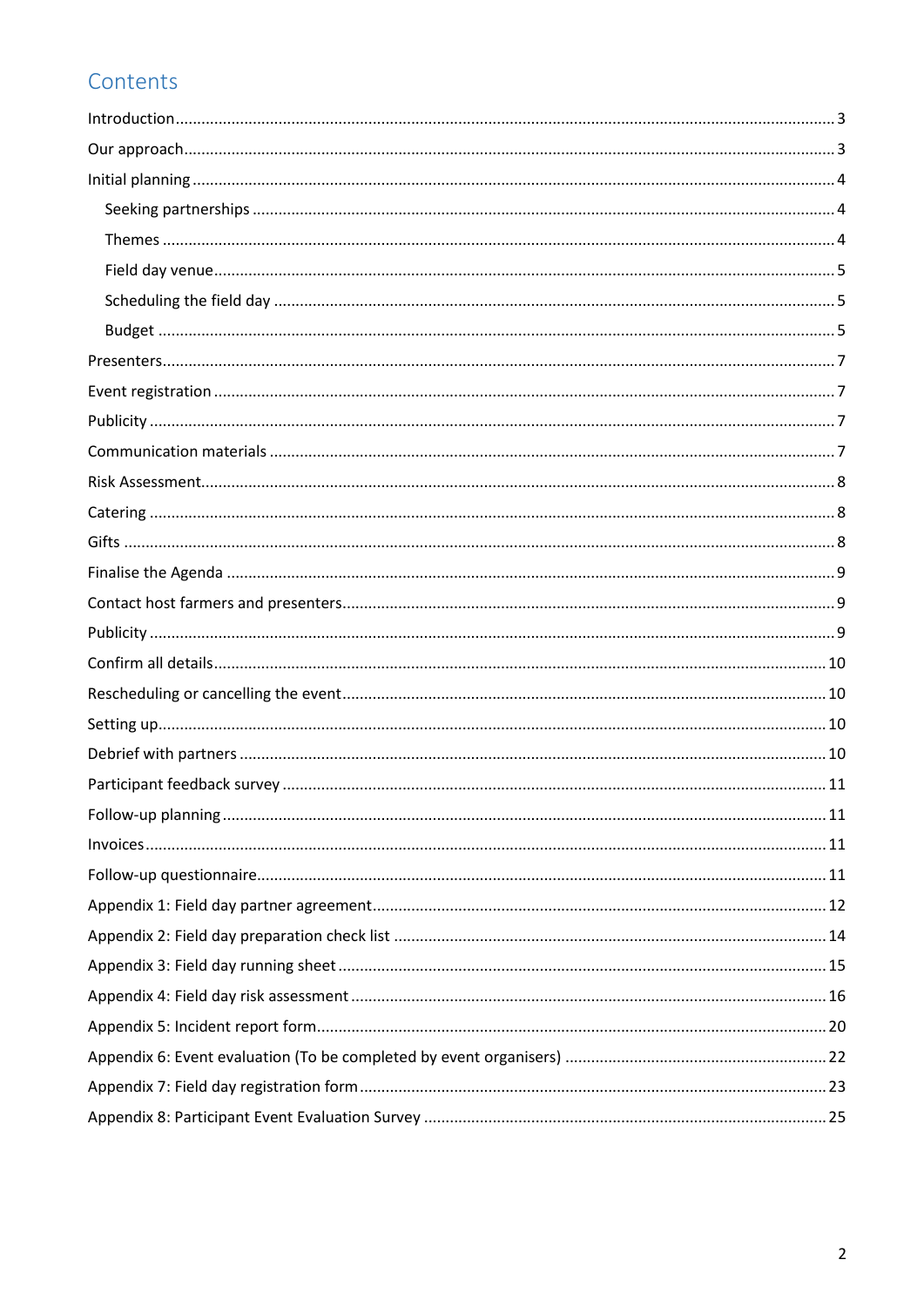### <span id="page-2-0"></span>**Introduction**

Welcome to the Australian National University (ANU) Sustainable Farms Field Day Toolkit.

This Toolkit is for people who are organising, or partnering to organise a field day.

This Toolkit provides an overview of how ANU aims to deliver field days that are meaningful, well-resourced and of value to all who attend. It describes how events are planned and promoted, and includes checklists and resources to support the management and administration of each event.

### <span id="page-2-1"></span>**Our approach**

Through the Sustainable Farms program, ANU is moving toward an extension model of research translation to farmers and partners. Sustainable Farms have utilised the framework provided by Iowa Learning Farms [\(www.iowalearningfarms.org\)](http://www.iowalearningfarms.org/) extension model and this toolkit has been developed through the learning and resources they have shared with us, as well as the many years of experience of Landcare facilitators and project officers from our partners across the Sustainable Farms project area.

Farm field days are an important component of our model of research translation and extension (Figure 1). Field days provide an opportunity for farmers to both learn from each other and also access the latest science to inform their decision making. We run a series of Summer and Winter field days each year, which are hosted by farmers across the Sustainable Farms project area.

We aim to run our field days in partnership with local community, industry and government organisations as we recognise that a collaborative approach is most efficient and effective. We hope to partner in running field days that are informative, interactive and offer multi-disciplinary information.



**Figure 1.** Sustainable Farms Field Day Success Loop (adapted from Iowa Learning Farms resources: www.iowalearningfarms.org)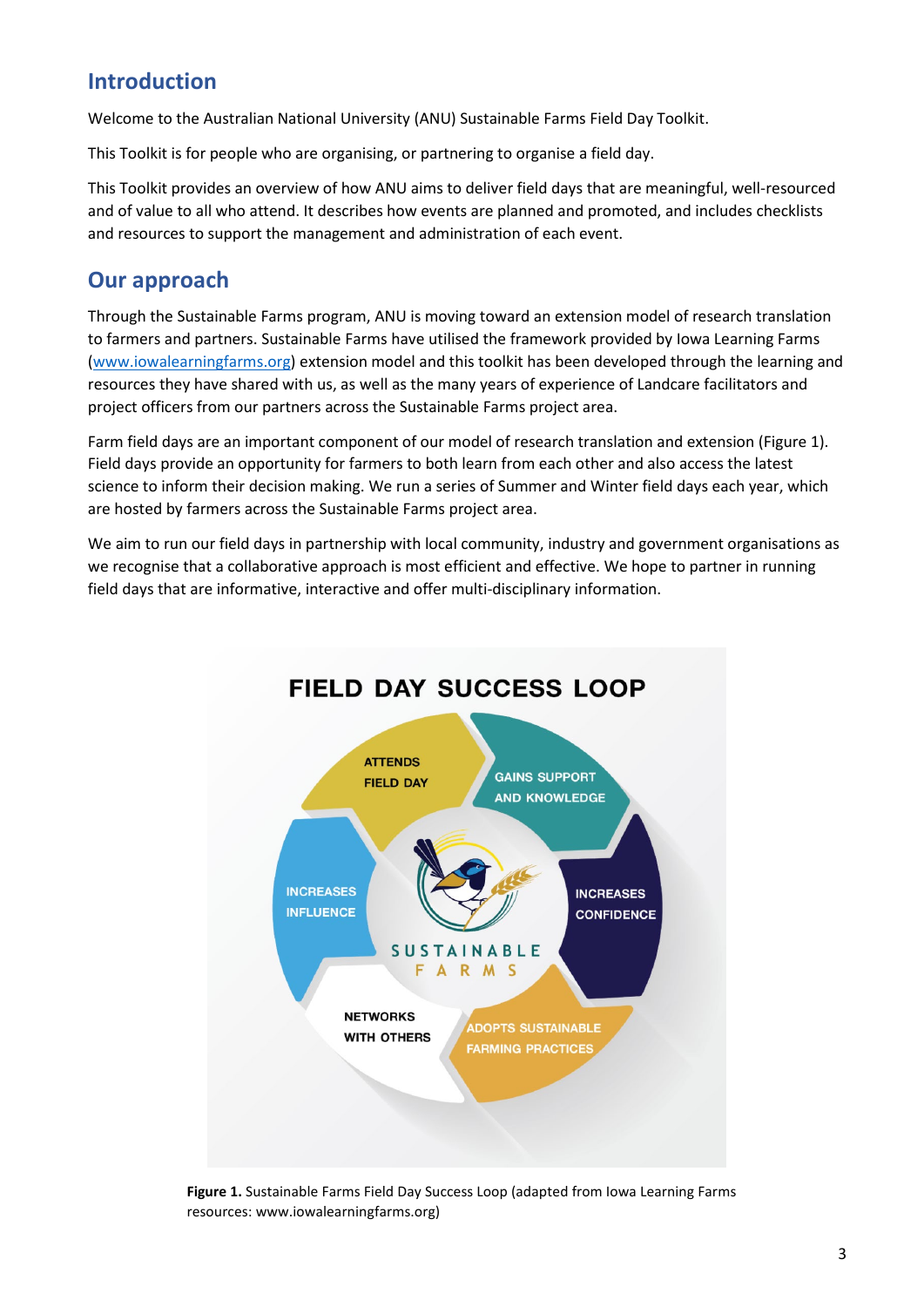### <span id="page-3-0"></span>**Initial planning**

#### <span id="page-3-1"></span>**Seeking partnerships**

A collaborative approach to running events such as field days, is most efficient and effective in terms of time and resource management, shared promotion of key messages, presenting multidisciplinary information, avoiding duplicate events on similar topics, and building new strategic project alliances.

Initially, seek out any potential partners with programs or goals that align with the purpose of the field day. Consider approaching local organisations such as Landcare groups, farming systems groups, Local Land Services / Catchment Management Authorities and Government departments that may be interested in collaborating and supporting the field day through shared event management, publicity or provision of a guest speaker.

For a successful partnership, communication is key. When arranging a field day with a partner, it is crucial both organisations are aware of what they will contribute to the event.

One partner will usually be the Lead Organisation. The Lead Organisation will generally take responsibility for key tasks including producing the event flier, coordinating the event registration process, holding the public liability insurance for the event and undertaking the risk assessment.

All partners contributing to the field day should complete and sign the **Field Day Partner Agreement** (Appendix 1) to ensure clarity around roles and responsibilities.

All partners should discuss and agree upon the following:

- The field day topic, purpose and desired outcomes
- Timelines leading up to the event
- Investment of time and resources required by each party
- Requirements regarding promotion of the event, including the event flier
- Event registration process
- Which organisation will take on the responsibility for public liability insurance and risk assessment
- The Event Coordinator and Facilitator roles on the day of the event

Two people is the minimum to run a successful field day. If more staff are available, these roles can be split further. As a minimum, on the day of the event there will be:

- An **Event Coordinator** who will coordinate logistics and matters related to people support and any material produced from the day.
- A **Facilitator** who will lead the field day, introduce presenters, ensure there is dialogue with audience participation and keep the day to the schedule.

Use the checklist at Appendix 3 to review roles and responsibilities on the day.

#### <span id="page-3-2"></span>**Themes**

Each field day should have a primary theme identified. Sometimes this topic or theme will naturally arise from the choice of venue if the venue was selected to showcase a particular natural resource management project.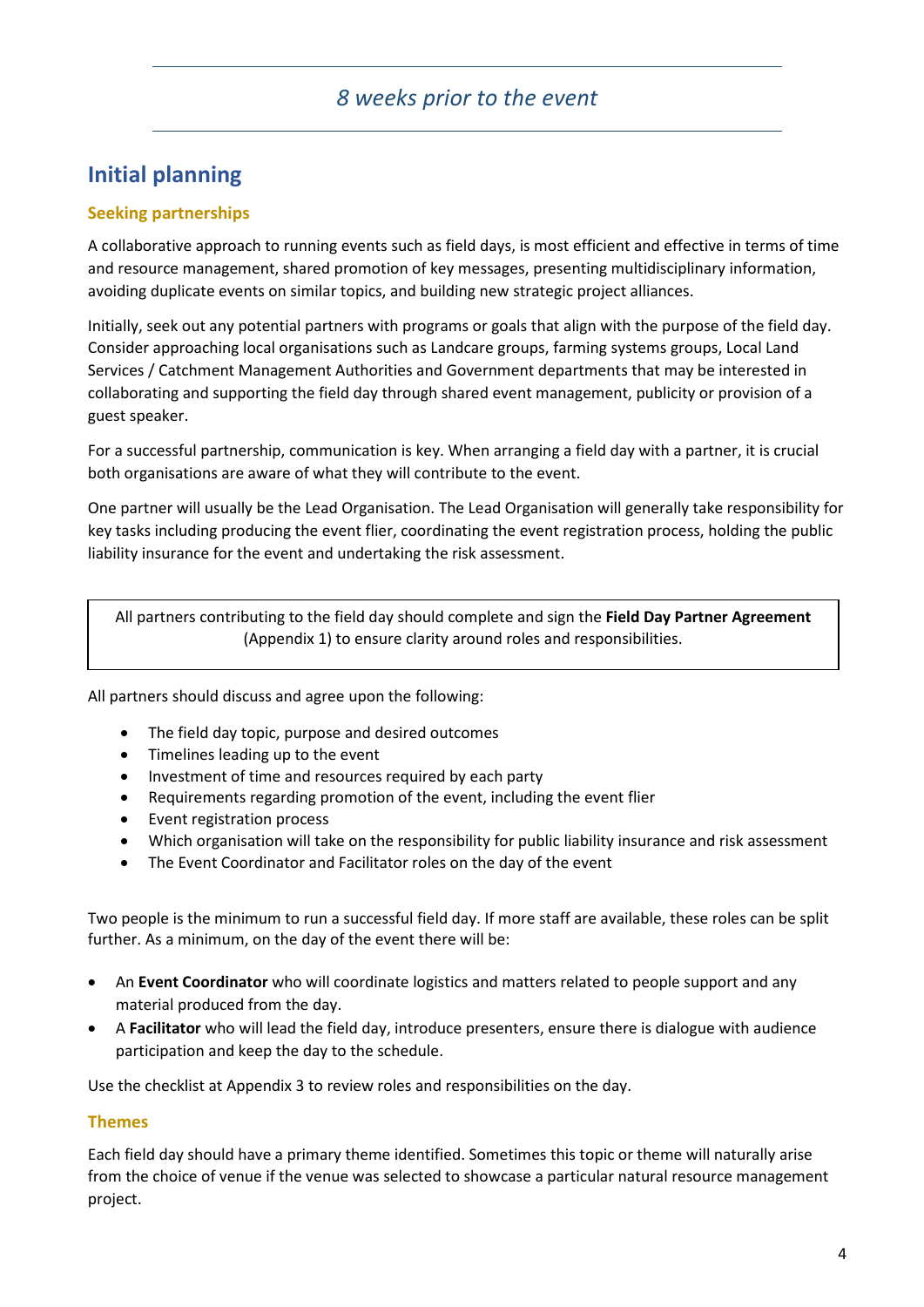Sustainable Farms projects focus on the following themes:

- Farm dam enhancement
- Revegetation for biodiversity
- Native shelterbelts
- Rocky outcrops
- Scattered paddock trees
- Riparian restoration

Therefore we have relevant research data, monitoring sites and ecologists who can speak extensively on these topics.

However, we are always interested in other topics and encourage a variety of speakers from different disciplines to include in field days with our partners, to ensure participants get the most value out of the day.

#### <span id="page-4-0"></span>**Field day venue**

Sourcing a farm to host the Field Day is one of the most important components of providing a successful day. Finding farms who have performed the kind of natural asset restoration projects that Sustainable Farms encourages is a great place to start, alternatively a farm that highlights a project of the partner organisation. Identify a property owner or manager that has successfully implemented the on-ground actions and management actions that the field day is seeking to showcase, and who may be willing to host the field day on their farm. It is important to talk to them about their expectations of the field day and confirm that they are willing to host the event on their property.

Some helpful questions to discuss are:

- How comfortable are they with speaking in front of a group? Or would they rather present in a Q&A format with the Facilitator?
- Are they willing to share their story of why they implemented the on-ground works and management practices? Including what has worked well and what lessons they have learned through the implementation process
- How many participants are they willing to have on the property? Where will people park?
- Are they happy to have their name included on the event flier (confirm details as to how they would like to be presented)?
- Are they happy for photographs to be taken (and potentially shared on social media) of their property?
- Is their Google maps location accurate and do they have any specific directions to help people find their property?

#### <span id="page-4-1"></span>**Scheduling the field day**

Schedule the field day to avoid clashes with other events or peak times within the year (eg. harvest and sowing).

The time of year should also factor into the decision – for example, a Field Day to demonstrate suitable habitat for gliders will be much better after daylight savings, to prevent people having to travel home too late in the evening.

#### <span id="page-4-2"></span>**Budget**

Discuss and confirm the total budget for the event and the specific contributions from each partner organisation (to be included in the **Field Day Partner Agreement** (Appendix 1). The in-kind contributions from each partner for time and resources spent on planning, coordination, promotion and evaluation should be documented, as well as cash contributions.

Considerations when costing a field day include: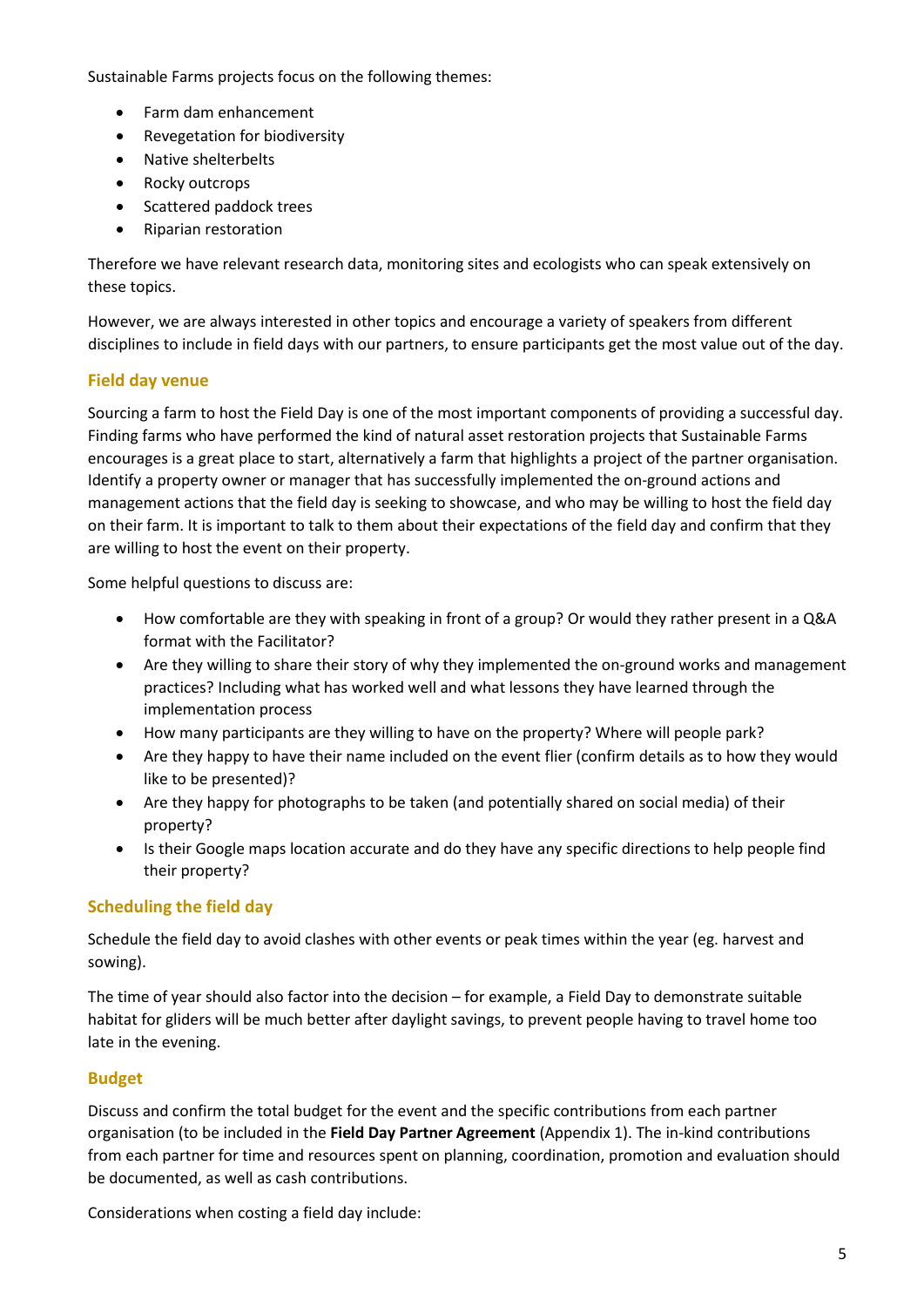- Presenters (may include travel and accommodation, or speaker fees if necessary)
- Catering
- Promotional costs and materials
- Venue hire (eg. community hall)
- Equipment and materials that may need to be hired or acquired (eg. portable toilets, tables and chairs)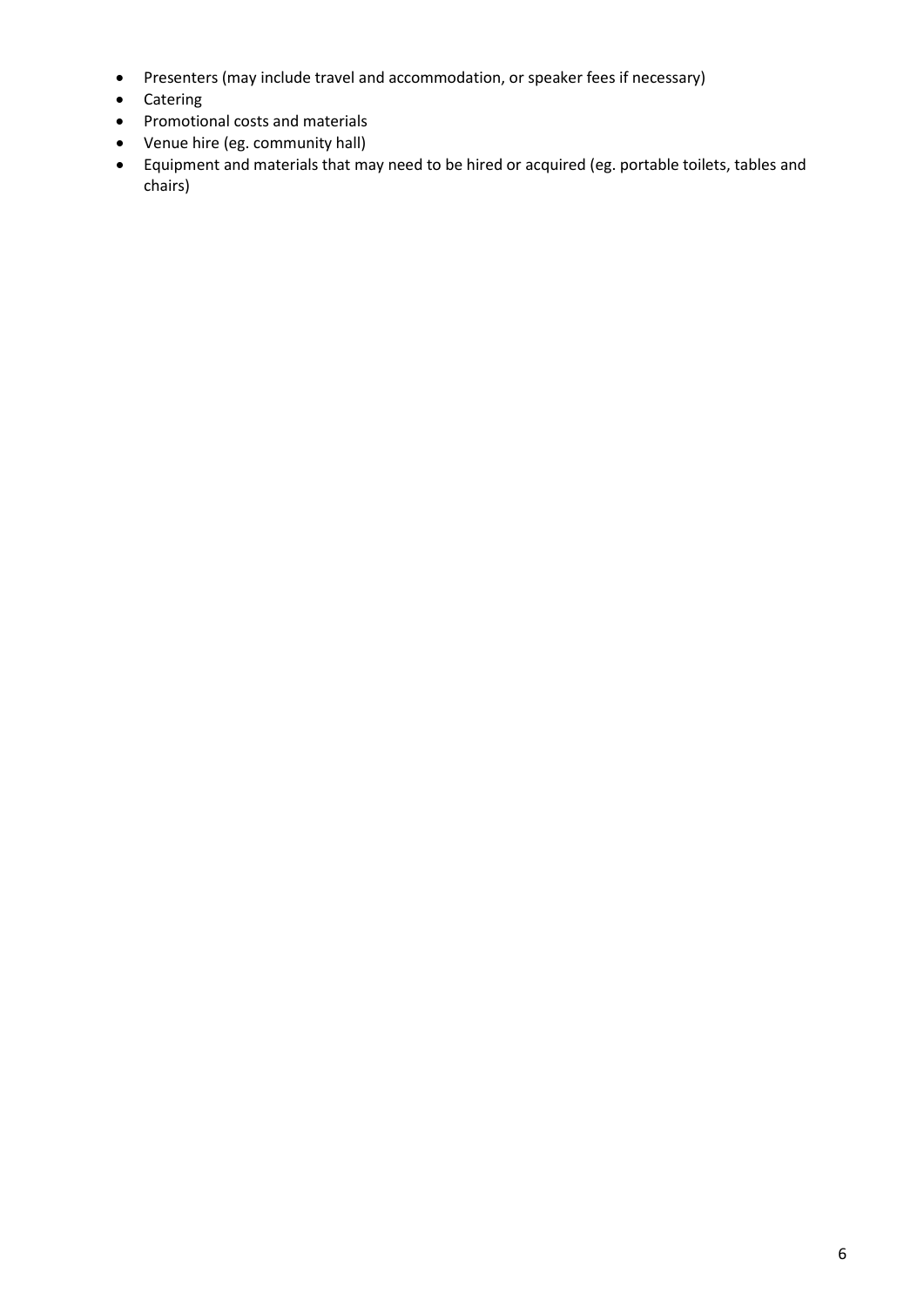### <span id="page-6-0"></span>**Presenters**

There should be at least two presenters in addition to the farmer host of the field day. Generally one the other presenters will be a Sustainable Farms staff member.

Partners should discuss potential presenters for the field day, aiming to have presenters from different disciplines to provide a more holistic range of information relevant to the theme. Sustainable Farms has access to many ANU academics with an interest in farm restoration, so if an academic expert is required we can assist in seeking a suitable presenter.

Ensure the name of each presenter and their presentation topic is clarified, so the event flier has the correct information.

### <span id="page-6-1"></span>**Event registration**

The Lead Organisation is generally responsible for setting up the online registration form for the event (www.eventbrite.com.au is recommended). Remember to include contact details for anyone seeking more information, request for any dietary requirements, and details about what participants should bring (eg. hat, sunscreen, folding chair).

### <span id="page-6-2"></span>**Publicity**

Use the **Field Day Partner Agreement** (Appendix 1) to plan publicity actions and responsibilities, including social media, newsletters, mail outs and media releases.

Once speakers and venue are confirmed, the Lead Organisation will create a flier that acknowledges partners, sponsors and other funding bodies. It is very important that all partners have the opportunity to approve the final flier prior to distribution. It should also be checked with the presenters to ensure their details are correct.

The below table indicates a rough timeline of publicity events.

| 6 weeks prior to the event                                                                   | Two weeks prior to the event                                             |
|----------------------------------------------------------------------------------------------|--------------------------------------------------------------------------|
| Create event flier and seek approval from all<br>partners; distribute at least 4 weeks prior | Attend radio interview if accepted                                       |
| Promote event via partner social media channels                                              | Reminder promotions via social media                                     |
| Promote event via partner newsletters and<br>mailing lists                                   | Send reminder to local Landcare groups to<br>distribute to their members |
| Write media release and send to local media                                                  | Collate event registrations and keep all partners<br>updated             |

### <span id="page-6-3"></span>**Communication materials**

Think about what communication materials would benefit attendees. If you would like to create a new brochure or fact sheet for the field day (see the Sustainable Farms website for examples), start collecting information to allow the designers from the Sustainable Farms team to produce the document (including photographs and diagrams if you want them included).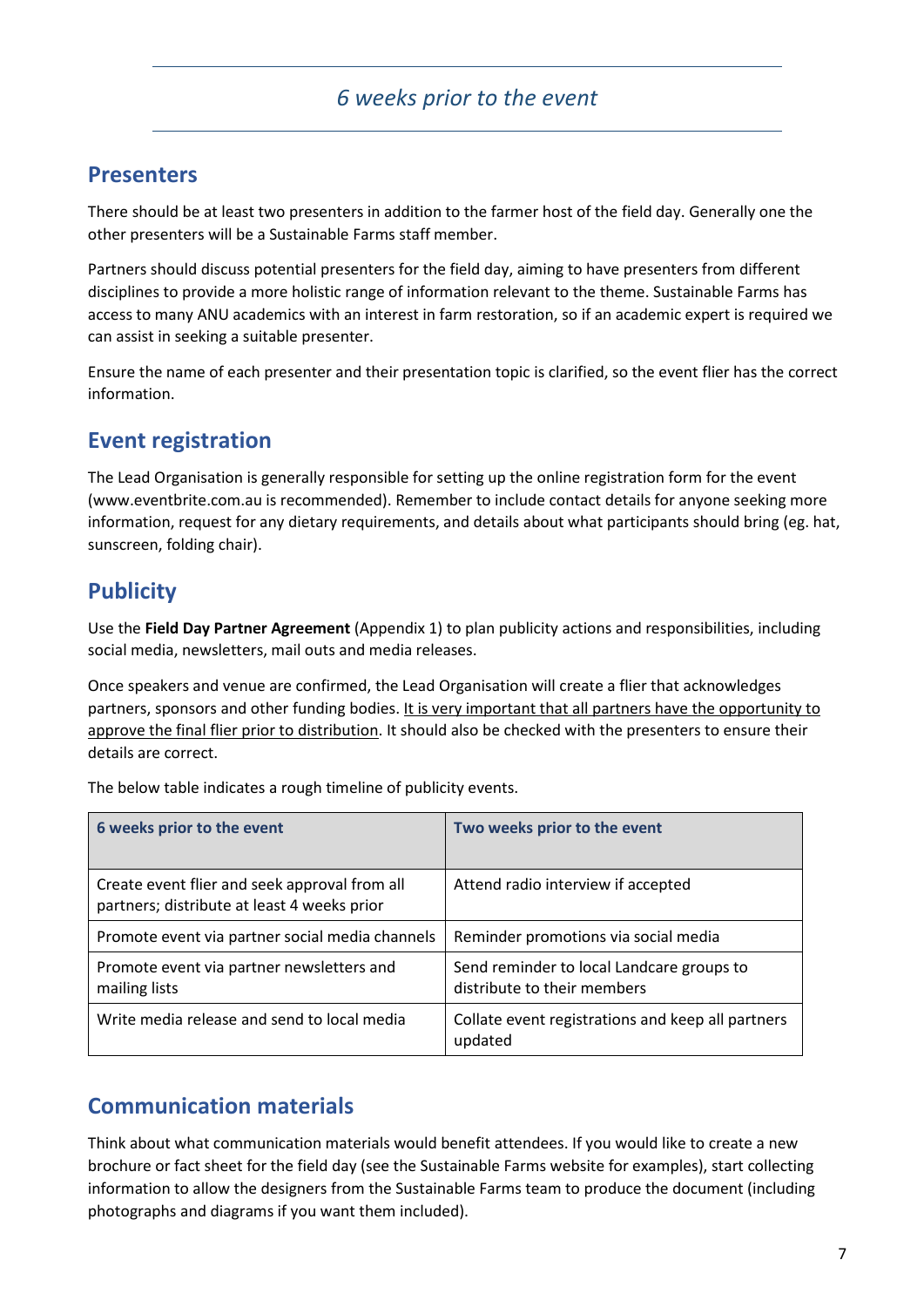### <span id="page-7-0"></span>**Risk Assessment**

The organisation responsible for Work Health and Safety (WH&S) is generally the Lead Organisation. They must be able to confirm that their Public Liability insurance will cover the event. This organisation should also take responsibility for completing the **Risk Assessment** at Appendix 4 (or their own risk assessment form).

WH&S obligations on the day itself should be shared by all those staffing the event. These include basics (such as taping down cords if electrical extension cords are used to power equipment at the site) through to ensuring correct first aid and fire equipment are present at the day.

Before the day inform all attendees of any biosecurity requests from the farmer or Local Land Services (e.g. Boot sterilization or vehicle wash down). Make sure there is a designated parking area with decent visibility.

### <span id="page-7-1"></span>**Catering**

The party responsible for organising the catering or caterer should confirm the details at least four weeks prior to the event. Caterers will be responsible for food set up, cooking and pack up, including the safe transport and refrigeration of foods that require it.

Ensure the Caterer is able to provide options to suit all dietary requirements of participants and confirm that this information will be provided to them 3-4 days prior to the event.

Don't forget to supply caterers with a copy of the agenda once finalised, so they know what time food will need to be provided.

### <span id="page-7-2"></span>**Gifts**

Sustainable Farms staff will arrange for a poster-size property map with aerial imagery to be printed as a gift for the host farmer. The property boundaries should be checked with the landholder prior to printing.

Sustainable Farms will also provide the landholder and any guest presenters, with one of the books by David Lindenmayer *et al*. that have been published based on the research from the ANU long-term ecological monitoring program (e.g. *Wildlife Conservation in Farm Landscapes, Restoring Farm Woodlands for Wildlife, Woodlands: A disappearing landscape*).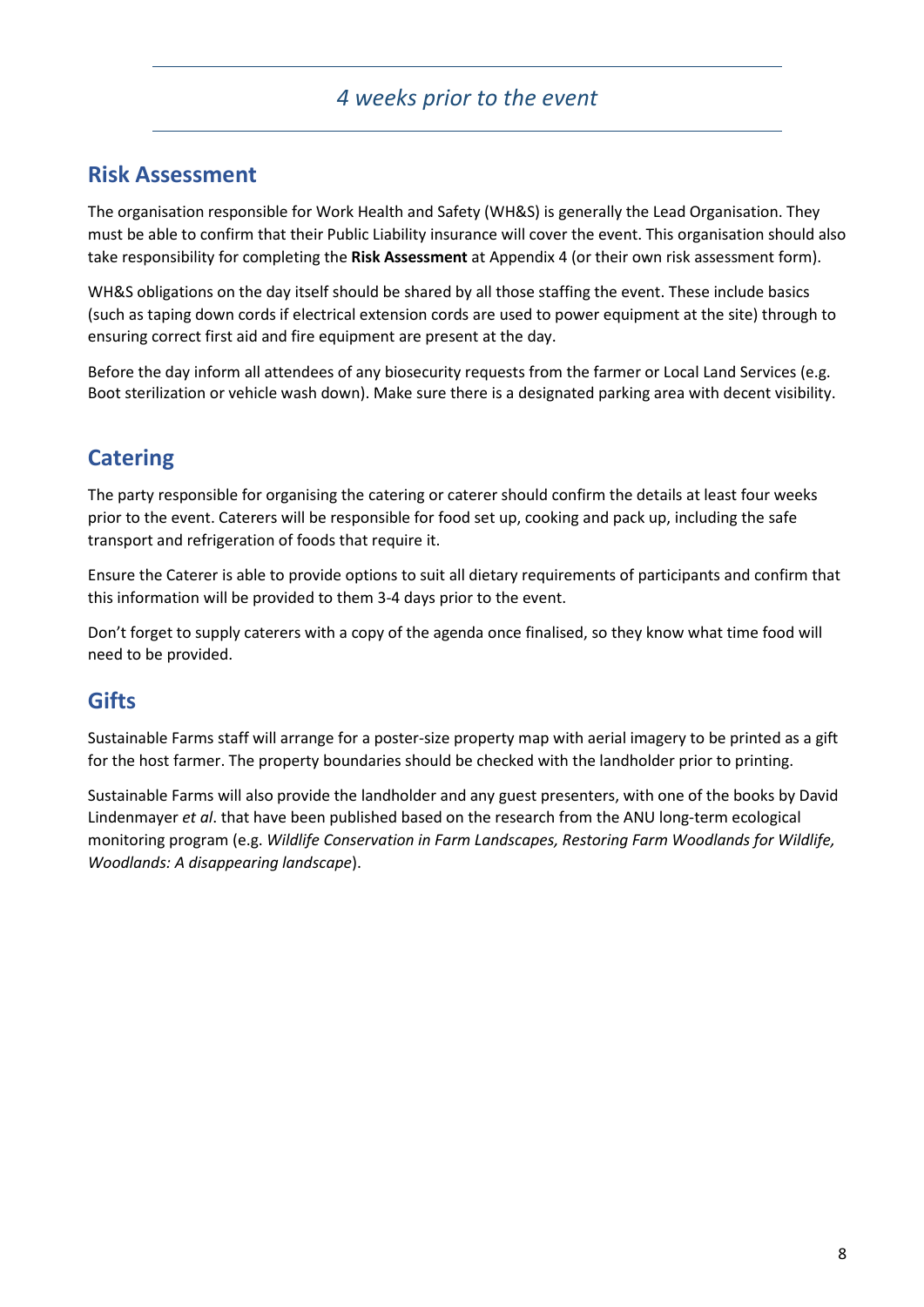### <span id="page-8-0"></span>**Finalise the Agenda**

Confirm the final Agenda for the field day and distribute to all partners, presenters and the caterer. Also share the agenda via social media.

### <span id="page-8-1"></span>**Contact host farmers and presenters**

Engage presenters to ensure they understand what is expected, discuss the need to make their presentation interactive. Check if presenters need anything set up for their presentations (eg. If they have displays, equipment etc.)

Liaise with farmers to ensure that any concerns about the presentation of their property on the day are addressed. Talk them through the format and discuss how they will deliver the information we are hoping they will share.

### <span id="page-8-2"></span>**Publicity**

Check in and follow up on publicity commitments such as media releases, radio interviews. Reminder notices should be sent on via email and social media. Contact any other relevant organisation for inclusion into newsletters eg Landcare, NSW Farmers, Farmer groups etc.

Registration should be monitored closely at this point to see if extra resources are needed on the day, or if further avenues need to be pursued to boost numbers.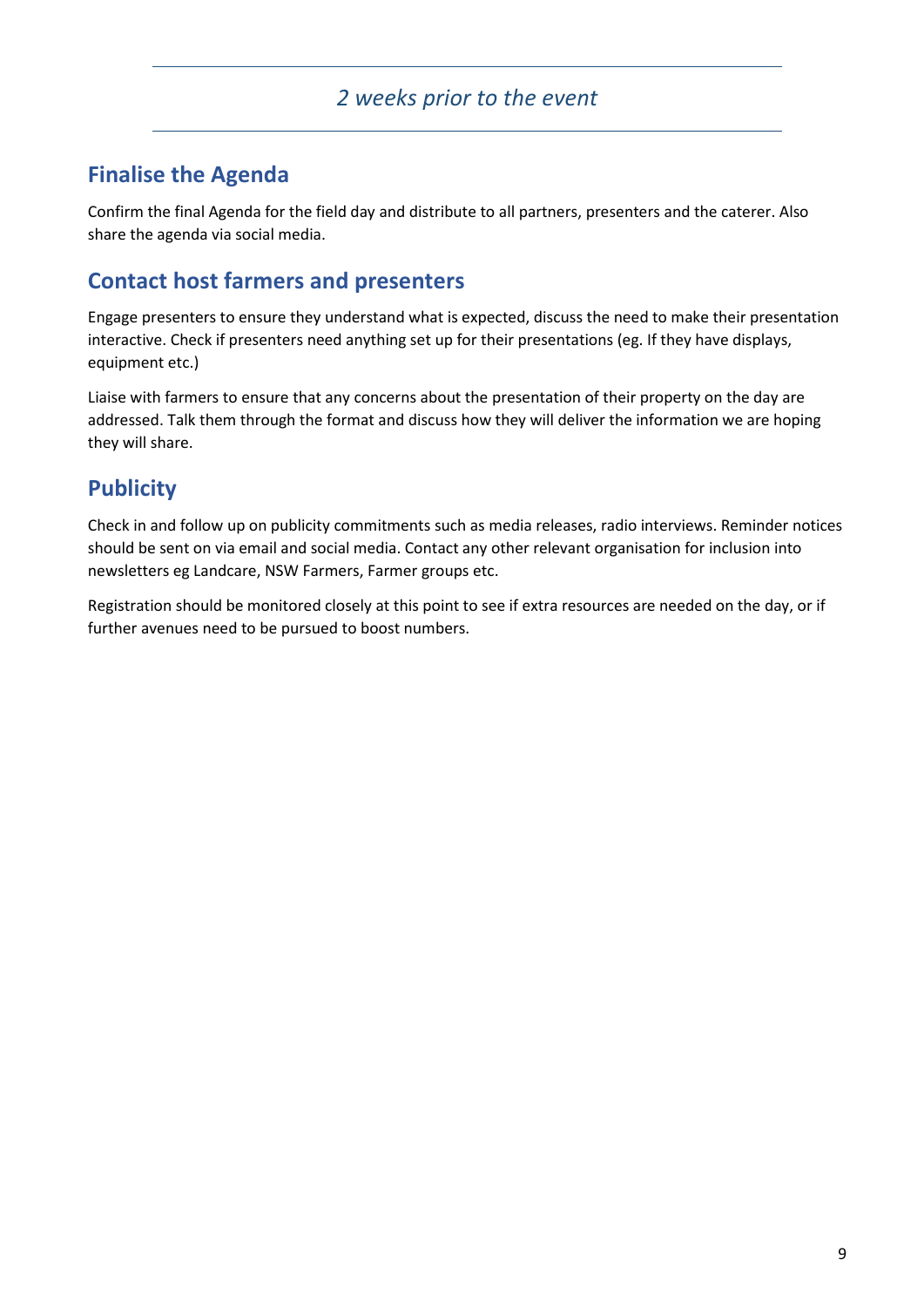### *2 days prior to the event*

### <span id="page-9-0"></span>**Confirm all details**

Use the **Field day preparation check list** (Appendix 2) to ensure all pre-event planning actions are completed.

### <span id="page-9-1"></span>**Rescheduling or cancelling the event**

Sometimes an event will need to be rescheduled or cancelled. For example, if the forecast indicates it will be 42 degrees on the day on the day of the event, it will be best to reschedule. Events should always be rescheduled on Code Red fire danger days.

In these instances, an effective communication system with all attendees is crucial. To reschedule, go through the following steps in order:

- **1.** Contact the Partner Organisation so all parties are aware. Between yourself and the Partner Organisation, decide who will make the following calls.
- **2.** Contact the host farmer to advise them and potentially discuss an alternative date.
- **3.** Contact the confirmed speakers for the day, and let them know the potential new date if planned.
- **4.** Contact all caterers and equipment hire providers to alert them to the fact the Field Day will be rescheduled. Ideally, this would happen before any cancellation charges would apply, but sometimes this will not be possible.
- **5.** Notify all registered participants and update all social media platforms, that the event has been cancelled/postponed.

### *On the day*

### <span id="page-9-2"></span>**Setting up**

Use the **Field day preparation check list** (Appendix 2) and the **Field day running sheet** (Appendix 3) to ensure all set up actions are completed.

### <span id="page-9-3"></span>**Debrief with partners**

Conduct a 'What worked well, What could be better' debrief with all staff that attended, partners and, if appropriate, presenters. This should be done at the end of the event if possible, or via teleconference within a week of the event if necessary.

Use the form at Appendix 6 to document the outcomes of the debrief to feed into the planning of future events. If there are any immediate follow up with attendees then this can be actioned here.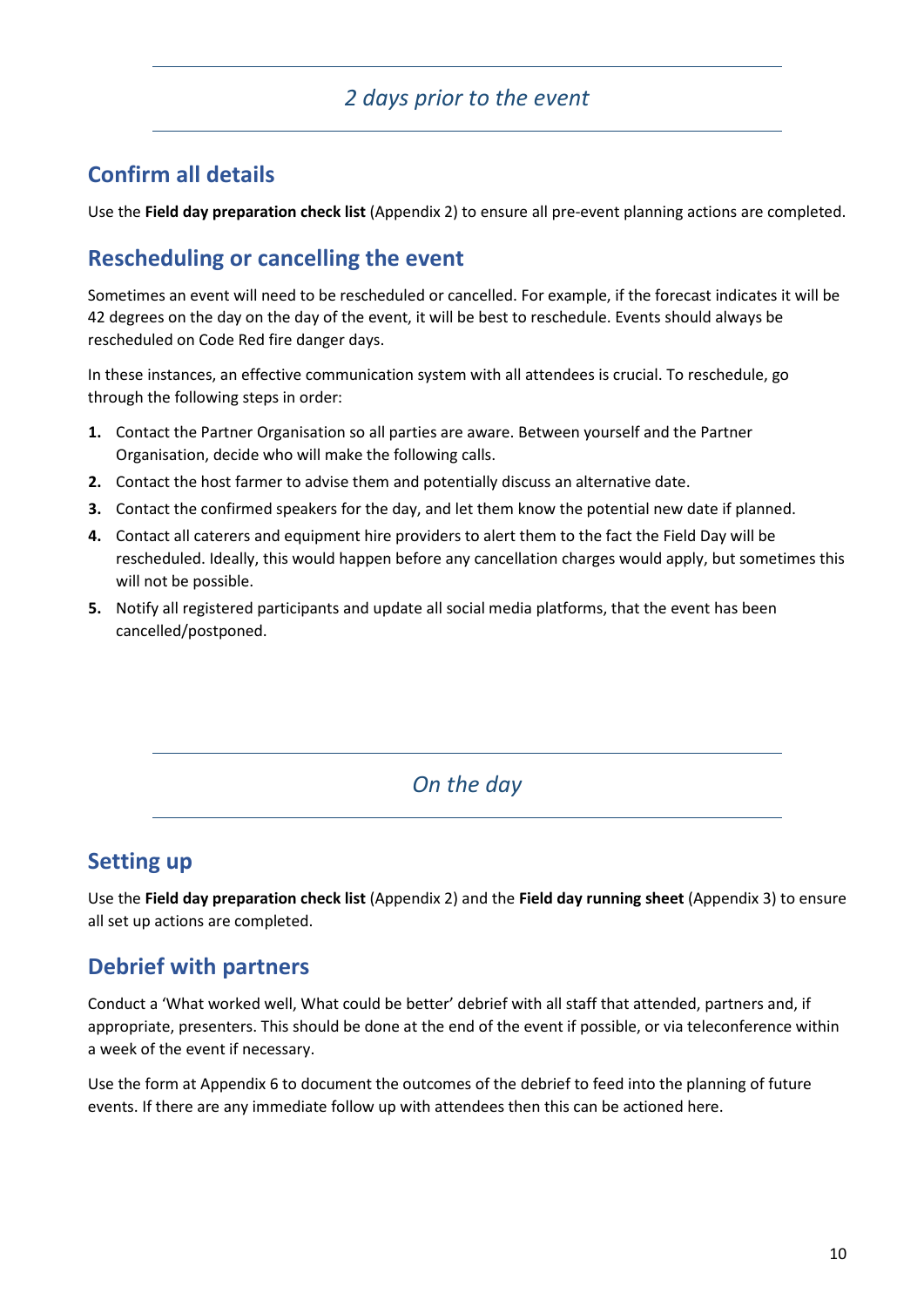### *1-2 weeks after the event*

### <span id="page-10-0"></span>**Participant feedback survey**

The Sustainable Farms participant feedback survey (Appendix 7) should be sent to all participants within two weeks of an event to learn about the clarity and accessibility of the information and whether participants plan to adopt any of the concepts introduced in the event.

### <span id="page-10-1"></span>**Follow-up planning**

Follow up with all partner organisations to discuss any follow-up activities that will assist in supporting participants to undertake property enhancements based on the learnings from the field day.

For example, this could include activities such as:

- A follow-up farm planning workshop
- Distribution of additional technical information
- Development of a grants program
- Development of a funding proposal for a new project

### <span id="page-10-2"></span>**Invoices**

Ensure all outstanding invoices are paid.

# *12 months after the event*

### <span id="page-10-3"></span>**Follow-up questionnaire**

A follow-up participant questionnaire (Appendix 8) is sent to participants 12 months after attending a Sustainable Farms field day, to see if they have made the changes they intended to make, as noted in the previously-completed feedback survey.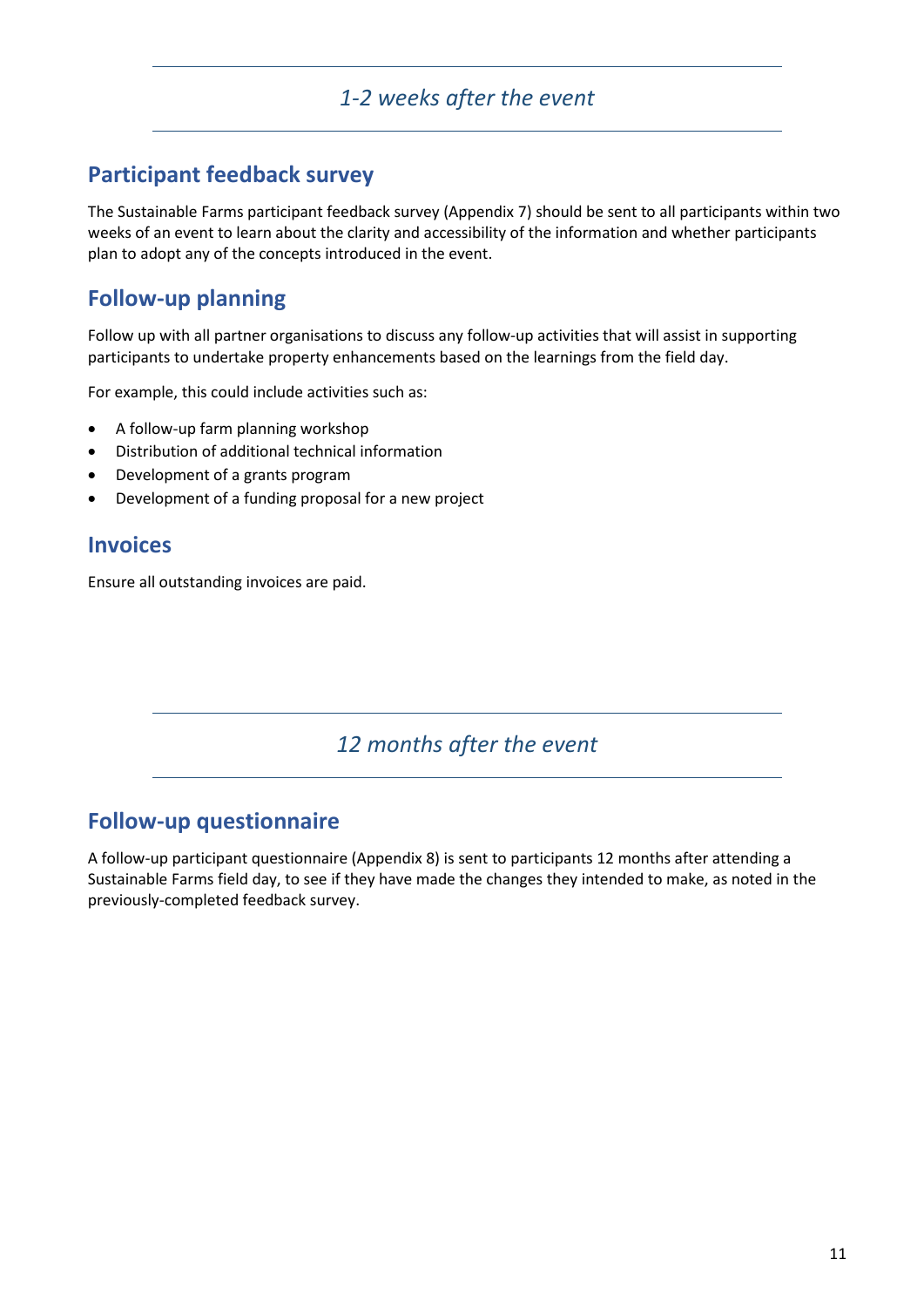## <span id="page-11-0"></span>**Appendix 1: Field day partner agreement**

#### **Field day location:**

#### **Date and time:**

#### **Topic:**

#### **Lead Organisation:**

\*The Lead Organisation is generally responsible for producing the event flier, coordinating the event registration process, holding the public liability insurance for the event and undertaking the risk assessment (unless otherwise noted in the table below).

| Actions - who is responsible?                                                                                                                                               | <b>Sustainable</b><br><b>Farms</b> | [Insert partner<br>name] | [Insert partner<br>name] |
|-----------------------------------------------------------------------------------------------------------------------------------------------------------------------------|------------------------------------|--------------------------|--------------------------|
| Budget - what is the contribution of each partner?<br>- Financial:<br>- In-kind (estimated hours):                                                                          |                                    |                          |                          |
| Arrange presenters:<br>- Presenter 1 (name and topic if known)<br>- Presenter 2 (name and topic if known)<br>- Presenter 3 (name and topic if known)                        |                                    |                          |                          |
| Event registration (generally the Lead<br>Organisation):<br>- Create online form and collect registrations<br>- Contact person for phone bookings or further<br>information |                                    |                          |                          |
| Carry the public liability insurance for the event<br>(generally the Lead Organisation)                                                                                     |                                    |                          |                          |
| Create the flier (generally the Lead Organisation)                                                                                                                          |                                    |                          |                          |
| Facilitator - Introduce presenters and facilitate<br>dialogue on the day                                                                                                    |                                    |                          |                          |
| Event Coordinator/s - Provide on-the-day support<br>staff and assign responsibilities to each person                                                                        |                                    |                          |                          |
| Create the Agenda                                                                                                                                                           |                                    |                          |                          |
| Promote the event via:<br>- Newsletter<br>- Mail out to Landcare groups/facilitators<br>- Social media<br>- Radio<br>- Other (specify):                                     |                                    |                          |                          |
| Visit field day site and complete Risk Assessment<br>(generally the Lead Organisation)                                                                                      |                                    |                          |                          |
| Organise catering                                                                                                                                                           |                                    |                          |                          |
| Organise toilet facilities (if required)                                                                                                                                    |                                    |                          |                          |
| Organise tables, chairs, bins, etc.                                                                                                                                         |                                    |                          |                          |
| Organise gifts for host/presenters                                                                                                                                          |                                    |                          |                          |
| Organise name tags or stickers & markers                                                                                                                                    |                                    |                          |                          |
| Provide first aid kit                                                                                                                                                       |                                    |                          |                          |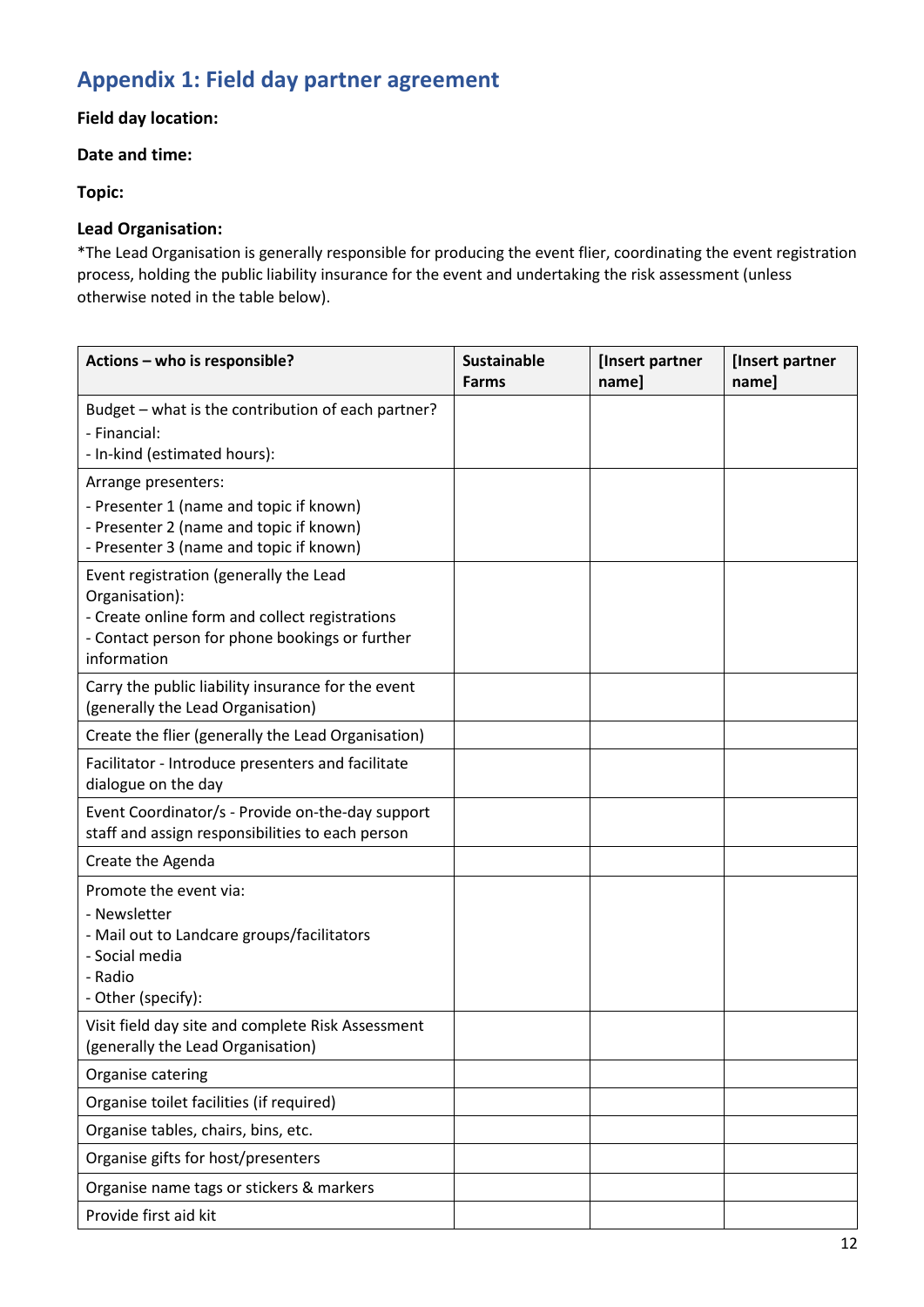| Provide banners & promotional materials                                                                                                         |  |  |
|-------------------------------------------------------------------------------------------------------------------------------------------------|--|--|
| Provide directional signs and set them up on the<br>day                                                                                         |  |  |
| Bring box of other useful items (pens, gaffer tape,<br>electrical cords, clips, etc.)                                                           |  |  |
| Cancel the event in extreme circumstances and<br>notify the property owner, all people who have<br>registered, partners and event coordinator/s |  |  |

#### **Additional requirements by Sustainable Farms:**

- **1.** The event flier will include the logo of all partner organisations, with logo hierarchy to be discussed and agreed upon by all partners. The wording on the flier should acknowledge all partner organisations. Approval of the flier is required from all partners prior to general distribution.
- **2.** All partner organisations have the opportunity to display their banners and promotional materials at the field day.
- **3.** Event registrations Participant numbers and details will be shared with all partners, either via direct access to online registration details or via regular updates prior to the event.
- **4.** Participant registration at the start of field day Sustainable Farms will request participant information via tablets or paper forms (property type and size, farming systems, land management at the time of arrival at the event), which contributes information to our research information.
- **5.** Event feedback and evaluation Sustainable Farms will distribute an online evaluation form to participants 1-2 weeks after the field day and 12 months after the event.

*[Insert additional requirements by other partners if necessary]*

#### **SIGNATURES**

#### **Sustainable Farms**

| Name:      | Position: |  |
|------------|-----------|--|
| Signature: | Date:     |  |

#### **[Insert partner name]**

| Name:      | <b>Position:</b> |  |
|------------|------------------|--|
| Signature: | Date:            |  |

#### **[Insert partner name]**

| Name:      | <b>Position:</b> |  |
|------------|------------------|--|
| Signature: | Date:            |  |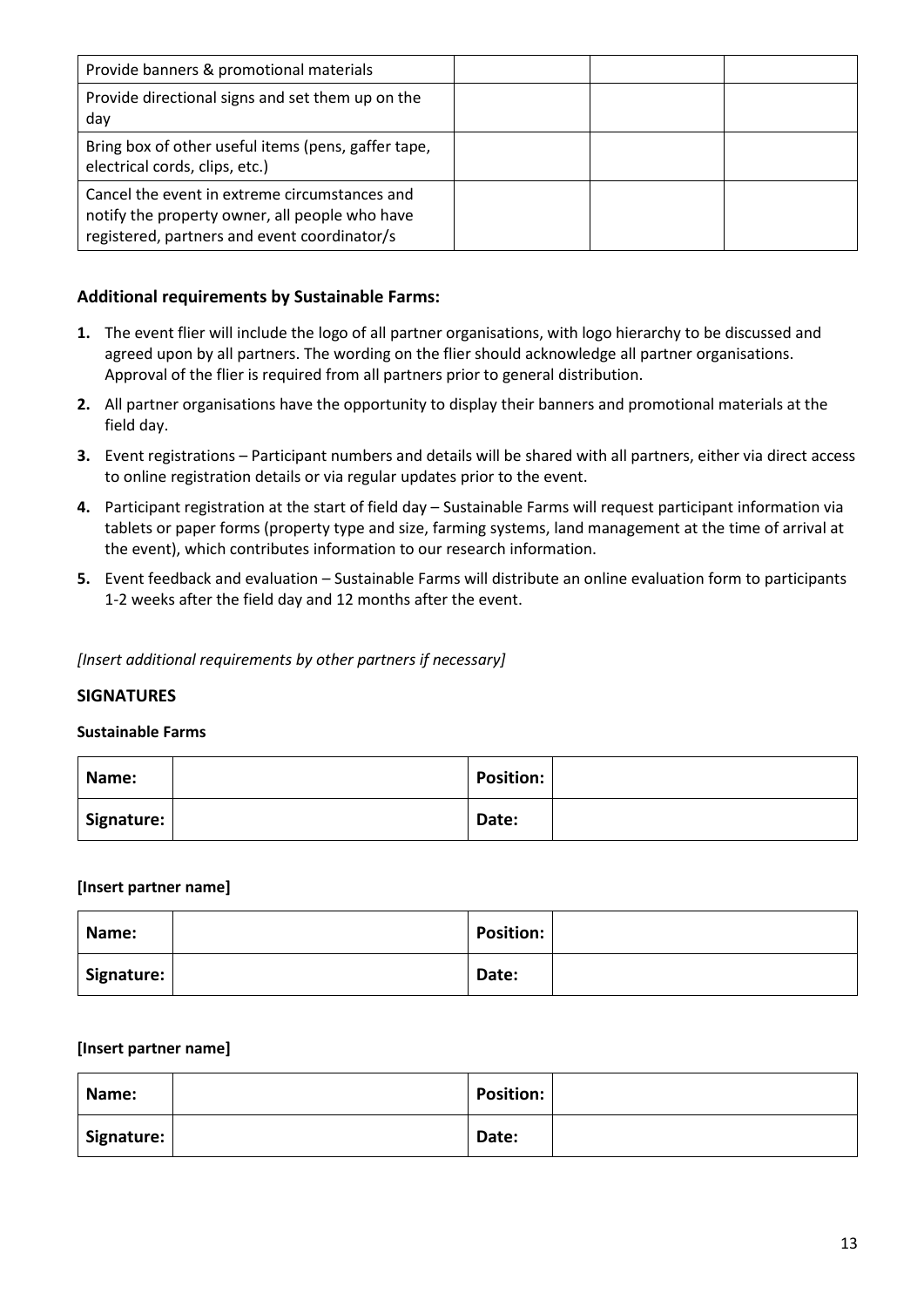### <span id="page-13-0"></span>**Appendix 2: Field day preparation check list**

#### **Pre-event**

- $\Box$  Finalise registrations
	- Send email reminder to attendees with agenda, map and what to bring; Also ask them to advise if they can no longer attend
- $\Box$  Confirm final details and send agenda to the landholder, partners and presenters
- □ Conduct site risk assessment
- $\Box$  Check if the site has phone reception
- $\Box$  Print copies of the Agenda and Registration Form
- $\Box$  Ensure tablets are charged and ready
- $\Box$  Print list of participants and their contact details; also print list of emergency numbers
- $\Box$  Check weather and have a notification process if day needs to be relocated or postponed
- $\Box$  Notify your media contact of any significant/special media requirements or news/social media content
- $\Box$  Organise pick up/delivery of toilet, if required
- $\Box$  Finalise details with catering organisation including:
	- Number of people and any dietary requirements
	- How will food arrive and be served
	- Water & cups; In summer make sure there is extra water
	- Napkins, Tea, coffee, sugar, milk
	- Cups, plates, cutlery
	- Recycling bin, rubbish bin
	- Hand washing equipment/station (including water)
	- BBQ + gas bottle if needed
	- Tables

Arrange optional items depending on site and weather:

- $\Box$  Sound system / audio visual equipment if required
- Marquee
- □ 4WD recovery gear
- $\Box$  Seating (chairs or hay bales)
- □ Any special instructions

### **Set up on the day**

- $\Box$  Set up directional signs, banners, witches hats, tie rope, electrical cables, gaffer tape
- $\Box$  Registration table with tablets, registration forms and name tags/stickers
- $\Box$  Information table with fact sheets, brochures, business cards, etc.
- $\Box$  First aid kit including sunscreen, insect repellant, snake bandages etc.
- $\Box$  Toilet facilities including toilet paper, washing facilities
- □ Camera / binoculars / UHF / other equipment
- $\Box$  Activities for kids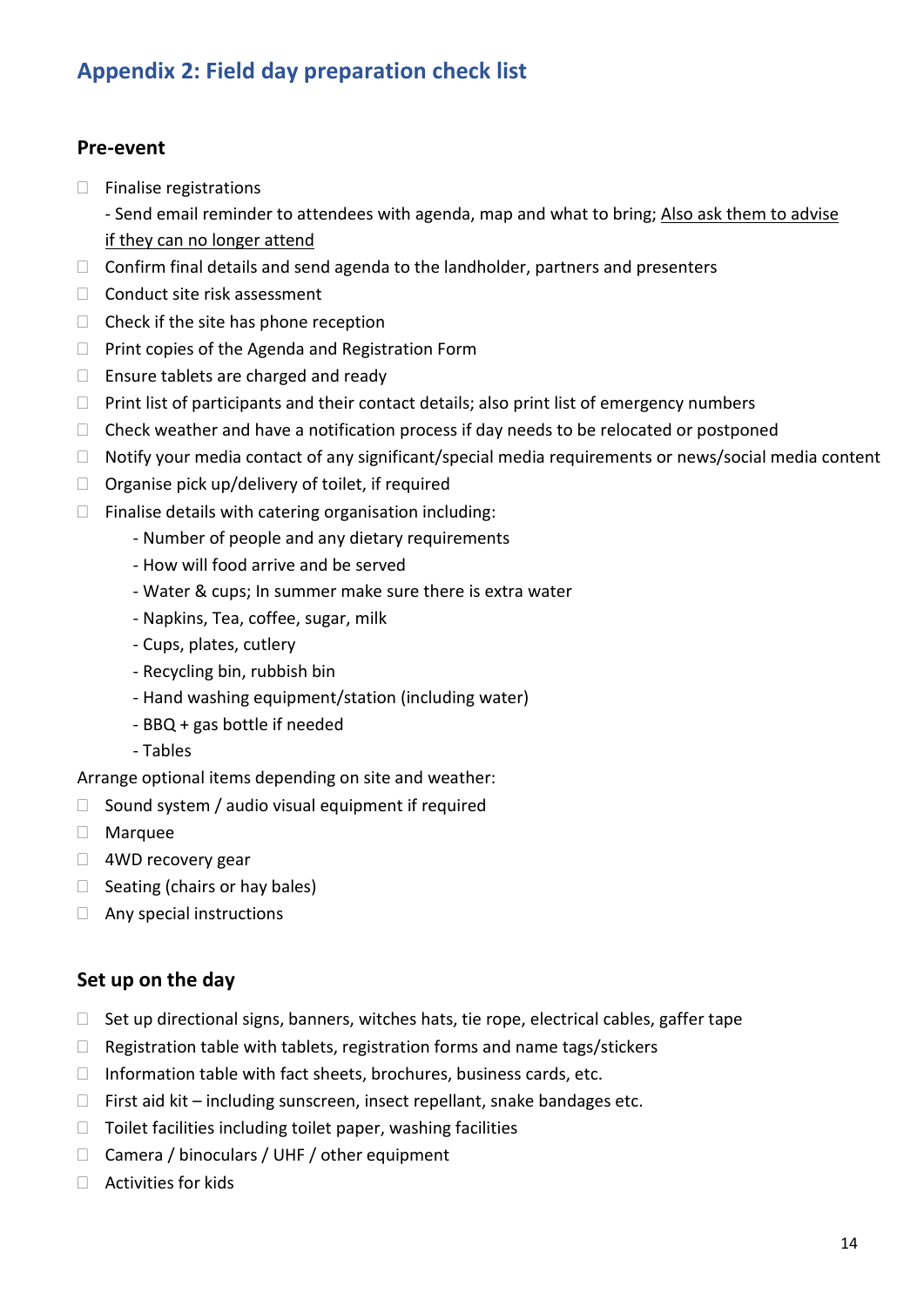### <span id="page-14-0"></span>**Appendix 3: Field day running sheet**

\*Arrive at least one hour prior to the event arrival time to set up and check through the 'Field day preparation check list' to ensure nothing is overlooked.

#### **Event Coordinator/s**

- Ensure all items on the **Field day preparation check list** (Appendix 2) have been completed
- $\Box$  Ensure staff are briefed on the process for registration
- $\Box$  Welcome arrivals and direct them to the registration table and refreshments area. To ensure everyone is registered properly provide name tags only once a person is registered.
- $\Box$  Check that the presenters have a copy of the agenda and any other information they need
- $\Box$  Nominate someone to write down the types of questions or discussion topics that came up during the event (for the evaluation form)
- $\Box$  Take photos of the field day
- $\Box$  Take notes for post event reporting that can be used for social media, print media, funding bodies and partners and participants
- $\Box$  Coordinate any filming or other media activity
- $\Box$  Record any questions that cannot be answered on the day and follow up later
- $\Box$  Pack up and remove rubbish thank host

#### **Facilitator**

- $\Box$  Start on time; Welcome, introduce yourself and thank everyone for coming
- □ Acknowledgement of Country
- $\Box$  Introduce and thank host farmer/s and partners for the day
- $\Box$  Introduce the event coordinator/s and partners and thank them
- Introduce the goals of Sustainable Farms and the theme of the field day
- $\Box$  Run through the agenda
- $\Box$  Point out toilet facilities and where people can get water and sunscreen
- $\Box$  Conduct an initial ice-breaking discussion eg. What has motivated people to attend or what they're hoping to learn today
- $\Box$  Emphasis the opportunity to talk with SF staff, speakers and each other during the event; and the importance of participants sharing what they learn at the event with other farmers
- $\Box$  Follow the Agenda, introducing each speaker and moving the group as required
- $\Box$  Keep program running on schedule, ensuring attendees remain engaged; Be prepared to modify the agenda or use some facilitation techniques if concentration and energy levels fall and participants are becoming distracted
- $\Box$  At the end of the presentations, explain the purpose of the Feedback Forms and distribute; Request explain the follow-up evaluation process; Remind guests of information resources (including the website and signing up to the newsletter)
- $\Box$  Thank host, partners and caterer
- $\Box$  Direct participants to lunch or dinner location
- $\Box$  Pack up and remove rubbish thank host
- $\Box$  Run an event evaluation session with everyone involved prior to departure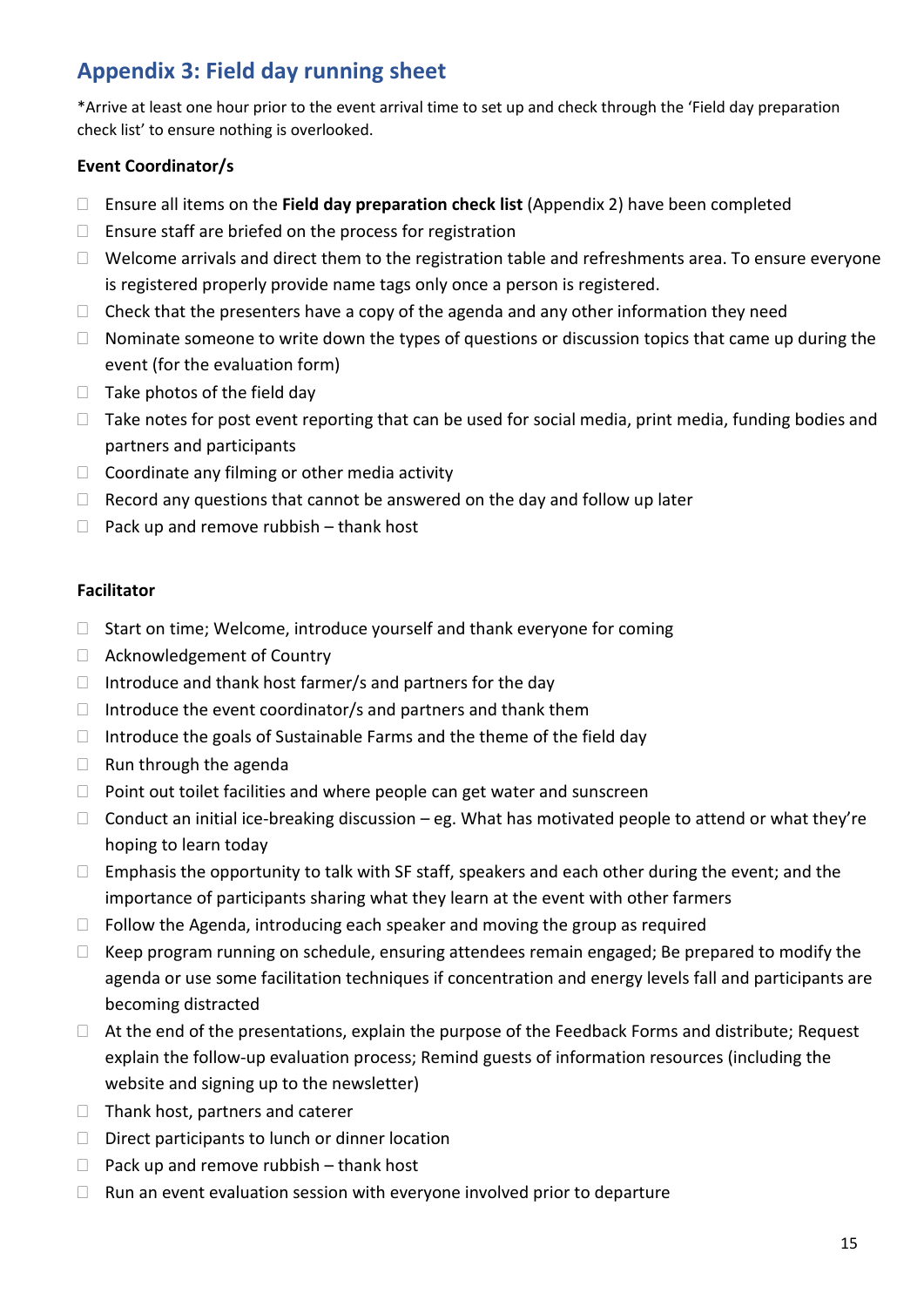### <span id="page-15-0"></span>**Appendix 4: Field day risk assessment**

#### **Instructions**

- 1. Physically inspect the field day site using the checklist below. For any hazards not listed, add them to the blank section at the bottom of the checklist. Where a hazard exists, tick the NO box.
- 2. For those areas marked NO, use the risk assessment matrix on page 4 to determine the risk score.
- 3. Once the risk score is calculated, use the legend at the end of the matrix to determine what further action is required.
- 4. For hazards which require further action, identify and document corrective actions that will eliminate or minimise the risk of the hazard (including the allocation of the responsibility for implementing the corrective action and the timeframe for completion).
- 5. Once corrective actions have been fully implemented, the workplace inspection can be signed off and then distributed to the relevant parties.

| <b>Address of site:</b>                                                   |  |       |        |                      | Date of inspection: |  |  |  |
|---------------------------------------------------------------------------|--|-------|--------|----------------------|---------------------|--|--|--|
| (Provide details of reference points for emergency services               |  |       |        |                      |                     |  |  |  |
| e.g. Property 'Gumboota', 450m from the intersection Fern Rd & Browns Ln) |  |       |        |                      |                     |  |  |  |
|                                                                           |  |       |        |                      |                     |  |  |  |
|                                                                           |  |       |        |                      |                     |  |  |  |
| Person/s inspecting:<br>1.                                                |  |       |        |                      |                     |  |  |  |
|                                                                           |  |       |        |                      |                     |  |  |  |
| 2.                                                                        |  |       |        |                      |                     |  |  |  |
|                                                                           |  |       |        |                      |                     |  |  |  |
| <b>Event Details</b>                                                      |  |       |        |                      |                     |  |  |  |
|                                                                           |  |       |        |                      |                     |  |  |  |
| Event Name:                                                               |  |       |        |                      |                     |  |  |  |
| Event Description:                                                        |  |       |        |                      |                     |  |  |  |
|                                                                           |  |       |        |                      |                     |  |  |  |
| Location:                                                                 |  |       |        |                      |                     |  |  |  |
| Event date and time:                                                      |  |       |        | Time:                |                     |  |  |  |
|                                                                           |  | Date: |        |                      |                     |  |  |  |
| <b>Estimated attendance:</b>                                              |  |       |        |                      |                     |  |  |  |
|                                                                           |  |       |        |                      |                     |  |  |  |
| <b>Lead Organisation</b>                                                  |  |       |        |                      |                     |  |  |  |
|                                                                           |  |       |        |                      |                     |  |  |  |
| Organisation:                                                             |  |       |        |                      |                     |  |  |  |
| <b>Contact Person:</b>                                                    |  |       |        |                      |                     |  |  |  |
|                                                                           |  |       |        |                      |                     |  |  |  |
| Mobile:                                                                   |  |       | Email: |                      |                     |  |  |  |
|                                                                           |  |       |        |                      |                     |  |  |  |
| Emergency Contacts: '000 or '112' for mobile phones                       |  |       |        | <b>Local UHF RFS</b> |                     |  |  |  |
|                                                                           |  |       |        |                      |                     |  |  |  |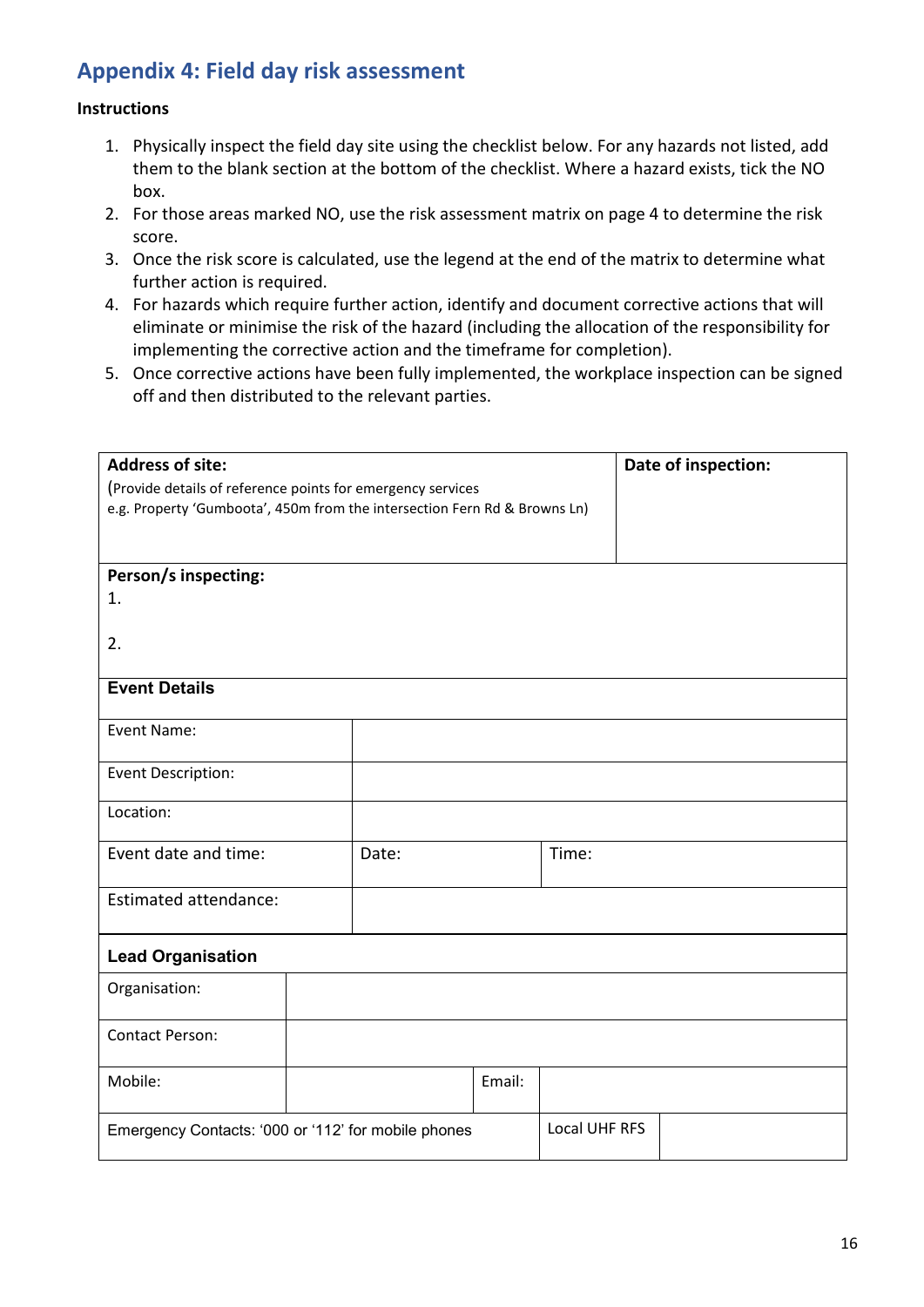| <b>EVENT ACCESS AND VEHICLE ACCESS</b>                                                                                    | Y          | $\mathbf N$              | N/A    | <b>Risk</b><br><b>Score</b> | <b>Comments / Actions required</b> |
|---------------------------------------------------------------------------------------------------------------------------|------------|--------------------------|--------|-----------------------------|------------------------------------|
| Entry / Exit areas are clear and accessible<br>for staff and expected attendees and<br>emergency services                 | $\Box$     | $\Box$                   | $\Box$ |                             |                                    |
| Field day directions are well defined and<br>clearly marked                                                               | $\Box$     | $\Box$                   | $\Box$ |                             |                                    |
| Adequate parking areas to cater for the<br>expected vehicle numbers attending the<br>event                                | $\Box$     | $\Box$                   | $\Box$ |                             |                                    |
| Provisions made if driving through long<br>dry grass or other dry vegetation                                              | $\Box$     | П                        | $\Box$ |                             |                                    |
| Adequate direction and transport<br>between field day sites                                                               | $\Box$     | П                        | $\Box$ |                             |                                    |
| <b>GENERAL WORK ENVIRONMENT</b>                                                                                           | <b>Yes</b> | <b>No</b>                | N/A    | <b>Risk</b><br><b>Score</b> | <b>Comments / Actions Required</b> |
| Working in hot conditions                                                                                                 | u          | $\overline{\phantom{0}}$ | П      |                             |                                    |
| Working in cold conditions                                                                                                | $\Box$     | $\Box$                   | $\Box$ |                             |                                    |
| Working in stormy weather                                                                                                 | $\Box$     | $\Box$                   | $\Box$ |                             |                                    |
| Working in and around water bodies                                                                                        | $\Box$     | $\Box$                   | $\Box$ |                             |                                    |
| Working in windy conditions including<br>dust storms                                                                      | $\Box$     | $\Box$                   | $\Box$ |                             |                                    |
| Exposure to UV radiation from the sun?                                                                                    | $\Box$     | $\Box$                   | $\Box$ |                             |                                    |
| Moving about in the field on foot with<br>uneven terrain, loose surfaces and<br>potential trip hazards eg logs & old wire | $\Box$     | $\Box$                   | $\Box$ |                             |                                    |
| Moving about in the field under trees or<br>with overhanging branches                                                     | $\Box$     | $\Box$                   | $\Box$ |                             |                                    |
| Working around animals that bite, sting,<br>ram or maul                                                                   | $\Box$     | П                        | $\Box$ |                             |                                    |
| Working in areas prone to flash flooding<br>or inland creek/ river flooding                                               |            |                          |        |                             |                                    |
| Working in bushfire prone areas or areas<br>effected by smoke                                                             | $\Box$     | $\Box$                   | $\Box$ |                             |                                    |
| Working in areas where fences need to be<br>crossed                                                                       | $\Box$     | $\Box$                   | $\Box$ |                             |                                    |
|                                                                                                                           |            |                          |        |                             |                                    |
| <b>MEETING &amp; EATING AREAS</b>                                                                                         |            |                          |        |                             |                                    |
| Adequate seating                                                                                                          | □          | $\vert \ \ \vert$        | $\Box$ |                             |                                    |
| Adequate provision of clean and stable<br>furniture and equipment                                                         | ⊔          | $\Box$                   | $\Box$ |                             |                                    |
| Adequate provisions for waste disposal                                                                                    | $\Box$     | $\Box$                   | $\Box$ |                             |                                    |
| Electrical cords are adequately bundled<br>and stored so as to prevent tripping                                           | $\Box$     | $\Box$                   | $\Box$ |                             |                                    |
| Electrical power points are in good<br>condition and not overloaded                                                       | ⊔          | $\mathsf{L}$             | $\Box$ |                             |                                    |
| There is adequate storage space to<br>prevent clutter around the work area                                                | $\Box$     | П                        | $\Box$ |                             |                                    |
| Adequate supply of drinking water                                                                                         | ⊔          | $\vert \ \ \vert$        | $\Box$ |                             |                                    |
| <b>COMMUNICATION</b>                                                                                                      |            |                          |        |                             |                                    |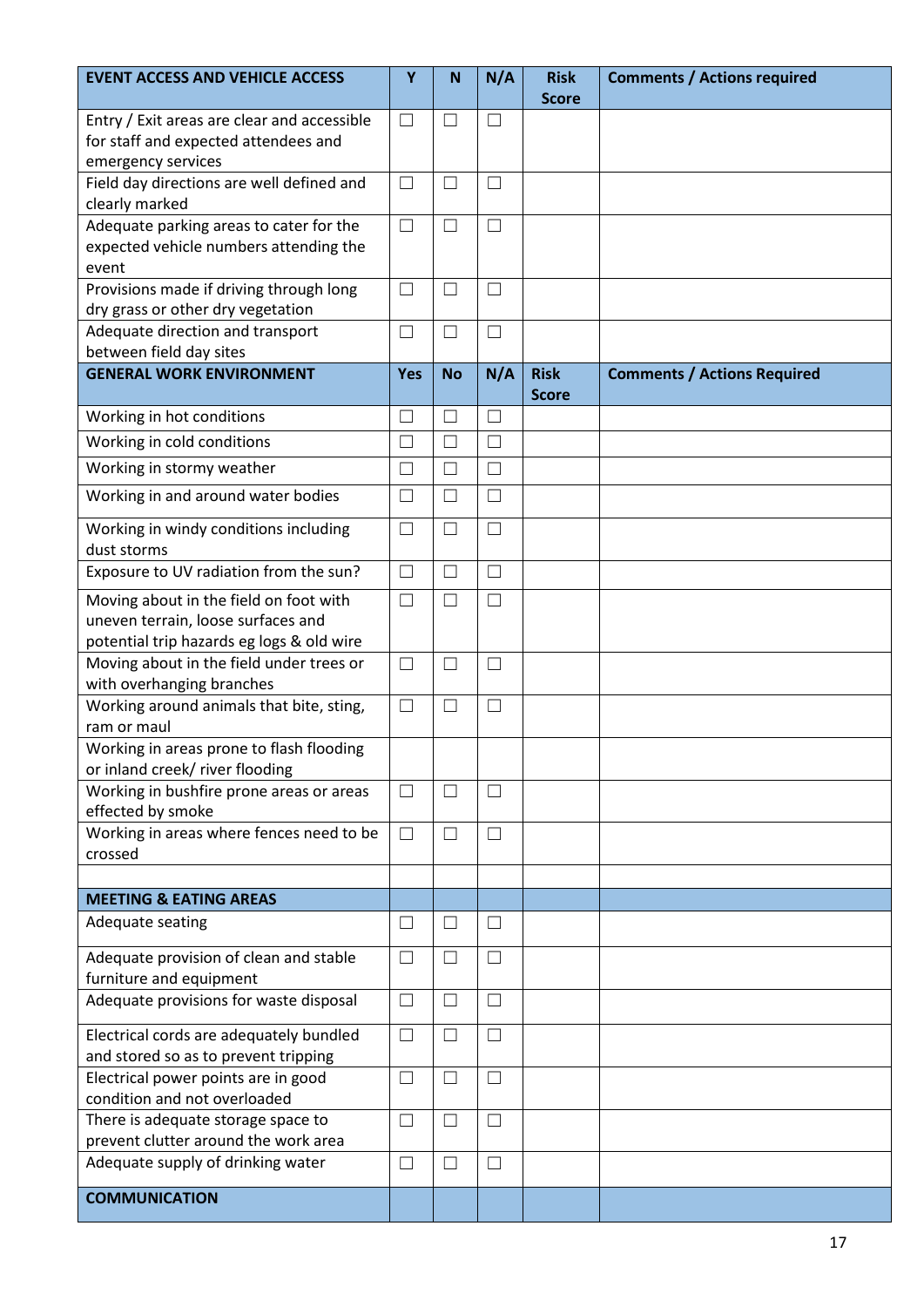| Adequate signage and clear directions to                                                                              |              | $\Box$                   | $\Box$            | $\overline{\phantom{a}}$    |                                    |               |                 |
|-----------------------------------------------------------------------------------------------------------------------|--------------|--------------------------|-------------------|-----------------------------|------------------------------------|---------------|-----------------|
| avoid Isolation/segregation - people                                                                                  |              |                          |                   |                             |                                    |               |                 |
| Adequate skills to use and manage<br>communication equipment                                                          |              | $\Box$                   | $\Box$            | $\Box$                      |                                    |               |                 |
| Adequate skills to deal conflict                                                                                      |              | $\Box$                   | $\Box$            | П                           |                                    |               |                 |
| In the event of an emergency adequate                                                                                 |              | $\Box$                   | $\Box$            | □                           |                                    |               |                 |
| phone coverage or UHF access/ channels                                                                                |              |                          |                   |                             |                                    |               |                 |
| Permissions from attendees to be                                                                                      |              | $\Box$                   | $\Box$            | $\Box$                      |                                    |               |                 |
| potentially photographed, be on social                                                                                |              |                          |                   |                             |                                    |               |                 |
| media, filmed or be intreviewed.                                                                                      |              |                          |                   |                             |                                    |               |                 |
| <b>AMENITIES AND FIRST AID</b>                                                                                        |              |                          |                   |                             |                                    |               |                 |
| Adequate provision /location of toilets                                                                               |              | $\Box$                   | $\Box$            | □                           |                                    |               |                 |
| and hand washing facilities                                                                                           |              |                          |                   |                             |                                    |               |                 |
| Adequate facilities and utensils for food                                                                             |              | $\Box$                   | $\Box$            | $\Box$                      |                                    |               |                 |
| catering preparation and clean up                                                                                     |              |                          |                   |                             |                                    |               |                 |
| Trained first aider available at all times                                                                            |              | $\Box$                   | $\Box$            | □                           |                                    |               |                 |
| Appropriate First Aid kit(s) available and                                                                            |              | $\Box$                   | $\Box$            | $\Box$                      |                                    |               |                 |
| easily locatable                                                                                                      |              |                          |                   |                             |                                    |               |                 |
| <b>CATERING</b>                                                                                                       |              |                          |                   |                             |                                    |               |                 |
| Groups/ persons responsible for provision of food                                                                     |              |                          |                   |                             |                                    |               |                 |
|                                                                                                                       |              |                          |                   |                             |                                    |               | $N/A$ $\square$ |
| Contact person:                                                                                                       |              |                          |                   |                             | Holds Food Licence / Permit        | Yes $\square$ | No <sub>1</sub> |
| Email                                                                                                                 |              |                          |                   | Phone/ Mobile               |                                    |               |                 |
|                                                                                                                       |              |                          |                   |                             |                                    |               |                 |
| If group does not hold a food licence - what food safety control measures will be used to ensure the health of people |              |                          |                   |                             |                                    |               |                 |
| attending the event?                                                                                                  |              |                          |                   |                             |                                    |               |                 |
| Food Safety Plan to be implemented (attach separate document if needed):                                              |              |                          |                   |                             |                                    |               |                 |
|                                                                                                                       |              |                          |                   |                             |                                    |               |                 |
|                                                                                                                       |              |                          |                   |                             |                                    |               |                 |
|                                                                                                                       |              |                          |                   |                             |                                    |               |                 |
| <b>COOKING FUELS</b>                                                                                                  | Υ            | $\mathbf N$              | N/A               | <b>Risk</b>                 | <b>Comments / Actions required</b> |               |                 |
|                                                                                                                       |              |                          |                   | <b>Score</b>                |                                    |               |                 |
| LPG cylinders are checked to                                                                                          | $\mathsf{L}$ | $\overline{\phantom{a}}$ |                   |                             |                                    |               |                 |
| ensure they do not exceed 10                                                                                          |              |                          |                   |                             |                                    |               |                 |
| years of the stamped test date                                                                                        |              |                          |                   |                             |                                    |               |                 |
| and still safe to use                                                                                                 |              |                          |                   |                             |                                    |               |                 |
| Using a campfire or fuel stove                                                                                        |              | $\mathcal{L}$            | $\Box$            |                             |                                    |               |                 |
|                                                                                                                       |              |                          |                   |                             |                                    |               |                 |
| <b>STORAGE</b>                                                                                                        | Y            | N <sub>1</sub>           | N/A               | <b>Risk</b>                 | <b>Comments / Actions required</b> |               |                 |
|                                                                                                                       |              |                          |                   | <b>Score</b>                |                                    |               |                 |
| Field Day equipment transported                                                                                       | $\Box$       | $\Box$                   | $\Box$            |                             |                                    |               |                 |
| and stored correctly and neatly                                                                                       |              |                          |                   |                             |                                    |               |                 |
| All equipment and containers                                                                                          | $\Box$       | $\Box$                   | $\Box$            |                             |                                    |               |                 |
| labelled to prevent                                                                                                   |              |                          |                   |                             |                                    |               |                 |
| contamination or damage                                                                                               |              |                          |                   |                             |                                    |               |                 |
| <b>OTHER IDENTIFIED HAZARDS</b>                                                                                       | Y            | $\mathsf{N}$             | N/A               | <b>Risk</b><br><b>Score</b> | <b>Comments / Actions required</b> |               |                 |
| Click here to enter text.                                                                                             | $\mathsf{L}$ | $\vert \ \ \vert$        | $\perp$           |                             |                                    |               |                 |
| Click here to enter text.                                                                                             | ×            | $\Box$                   | $\Box$            |                             |                                    |               |                 |
| Click here to enter text.                                                                                             |              | $\mathcal{L}$            | $\vert \ \ \vert$ |                             |                                    |               |                 |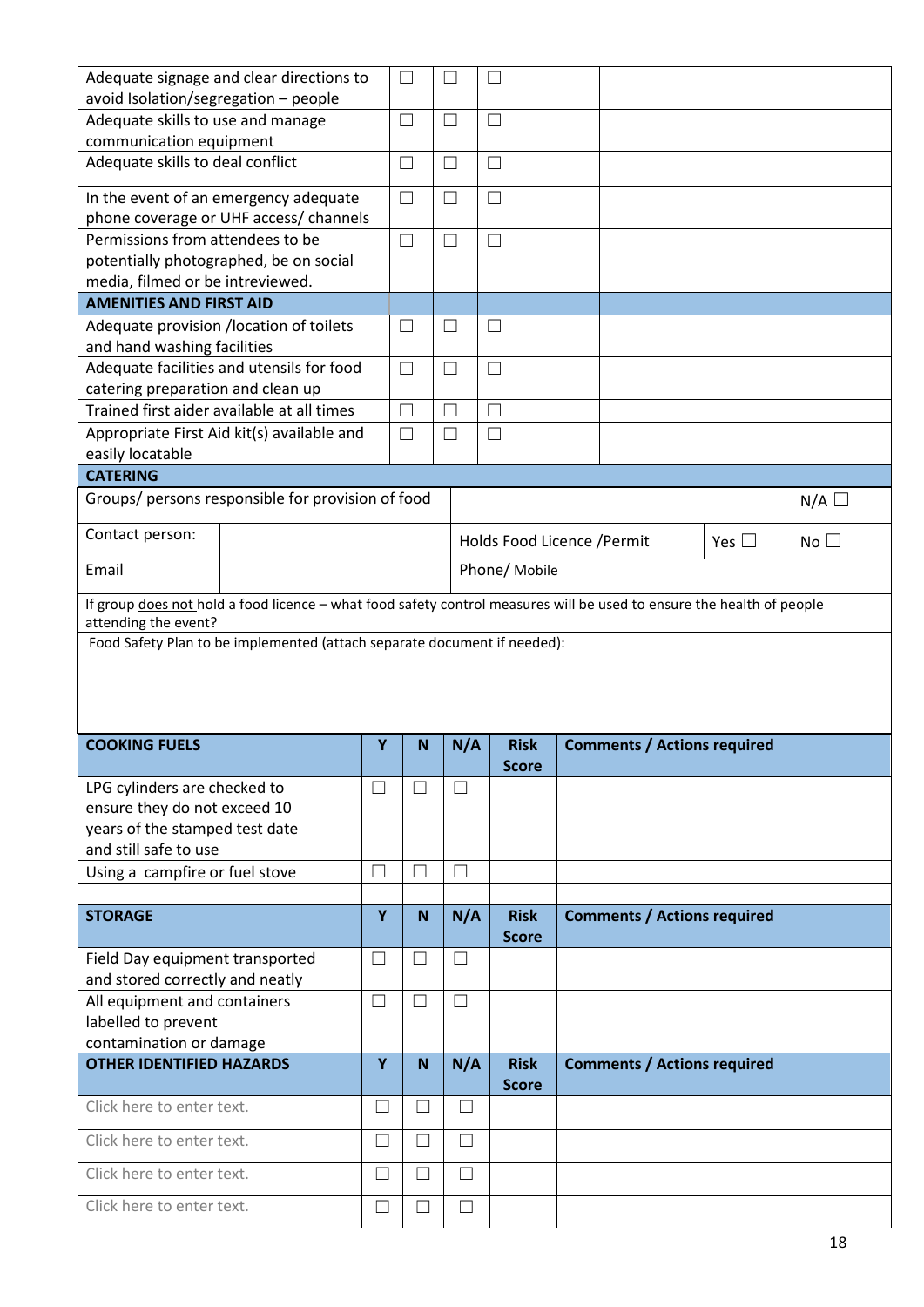#### **Risk Assessment Matrix**

#### **Risk Score = Consequence x Likelihood**

|                                                    | <b>CONSEQUENCE</b>                                                                                                                                    |                                                                                                                                                                                       |                                                                                                                                                             |  |  |  |  |  |
|----------------------------------------------------|-------------------------------------------------------------------------------------------------------------------------------------------------------|---------------------------------------------------------------------------------------------------------------------------------------------------------------------------------------|-------------------------------------------------------------------------------------------------------------------------------------------------------------|--|--|--|--|--|
| <b>LIKELIHOOD</b>                                  | <b>MAJOR (A)</b><br>Permanent injury or fatality, high<br>financial loss, significant<br>property or equipment damage<br>long term environmental harm | <b>MODERATE (B)</b><br>Lost time injury or restricted<br>capacity for work injury, medium<br>financial loss, medium property<br>or equipment damage, short<br>term environmental harm | <b>MINOR (C)</b><br>First aid or medical treatment<br>only injury, low financial loss,<br>minimal property or<br>equipment damage, no<br>environmental harm |  |  |  |  |  |
| LIKELY (1)<br>Could occur frequently               | <b>High Risk</b>                                                                                                                                      | <b>High Risk</b>                                                                                                                                                                      | <b>Medium Risk</b>                                                                                                                                          |  |  |  |  |  |
| <b>MODERATE (2)</b><br>Could occur occasionally    | <b>High Risk</b>                                                                                                                                      | <b>Medium Risk</b>                                                                                                                                                                    | Low Risk                                                                                                                                                    |  |  |  |  |  |
| <b>UNLIKELY (3)</b><br>Could occur at some<br>time | <b>Medium Risk</b>                                                                                                                                    | Low Risk                                                                                                                                                                              | Low Risk                                                                                                                                                    |  |  |  |  |  |

**Low risk:** Acceptable risk and no further action required as long as risk has been minimised as much as possible **Medium risk:** Further action required to minimise risk

**High risk:** Unacceptable risk and further URGENT attention required to minimise risk

#### **Recommended Corrective Actions for Identified Hazards**

| Hazard identified | Corrective Action Required | Risk<br>Rating | Management<br>Approval | Person<br>Responsible | Target<br>Completion<br>Date | Date<br>Completed |
|-------------------|----------------------------|----------------|------------------------|-----------------------|------------------------------|-------------------|
|                   |                            |                | Ξ                      |                       |                              |                   |
|                   |                            |                | Ξ                      |                       |                              |                   |
|                   |                            |                | ┑                      |                       |                              |                   |
|                   |                            |                |                        |                       |                              |                   |

#### **Workplace Inspection Closed**

A workplace inspection can only be closed once the corrective actions have been implemented and monitored.

| Name:      | Position: |
|------------|-----------|
|            |           |
| Signature: | Date:     |
|            |           |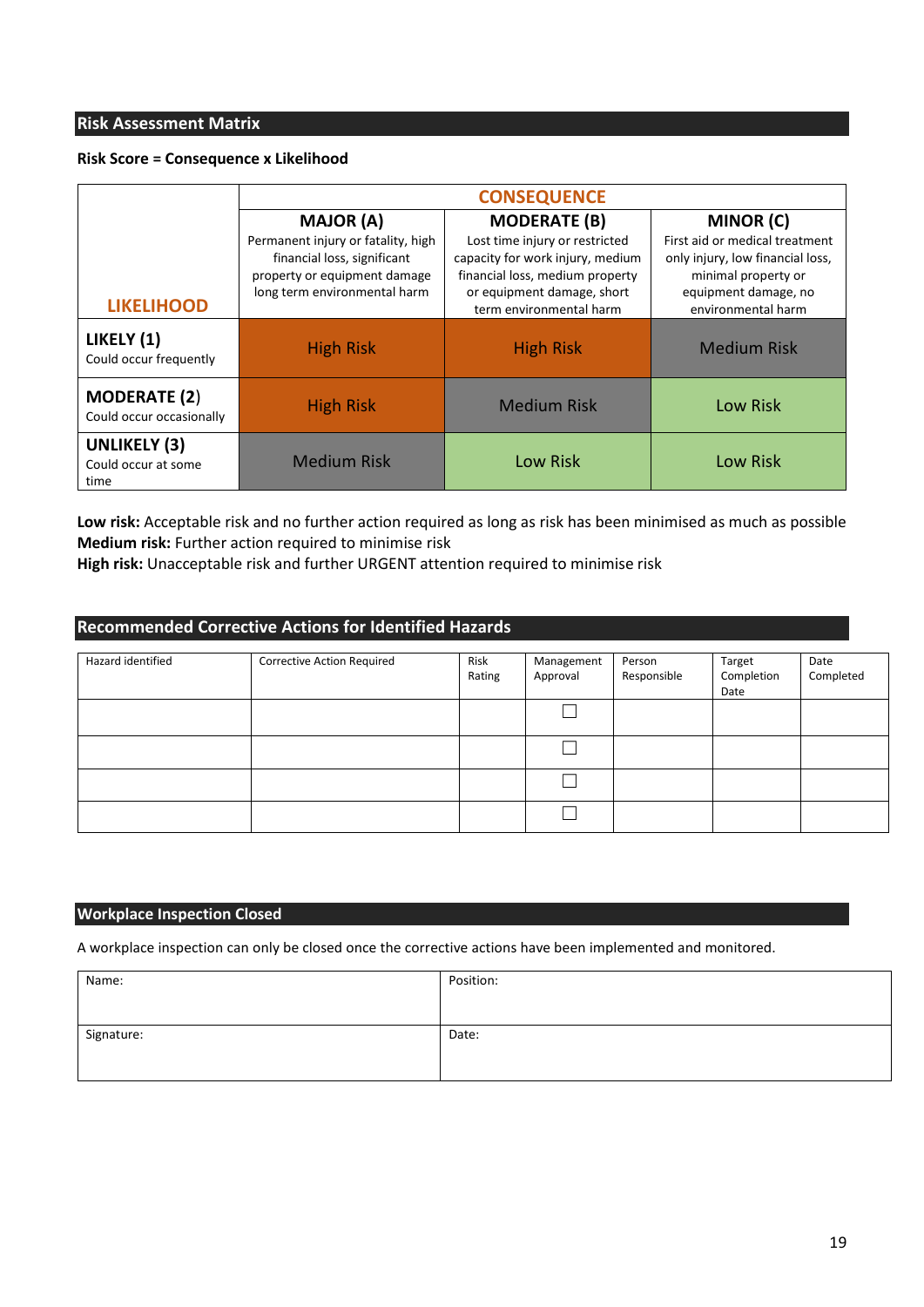# <span id="page-19-0"></span>**Appendix 5: Incident report form**

| <b>Type of Incident:</b>                                                                                         |                                                 |  |               |  |  |  |  |
|------------------------------------------------------------------------------------------------------------------|-------------------------------------------------|--|---------------|--|--|--|--|
| $\Box$ Professional medical<br>treatment case                                                                    | $\Box$ First aid applied<br>$\square$ Near miss |  | $\Box$ Other: |  |  |  |  |
| If a professional medical treatment case, where was treatment obtained?                                          |                                                 |  |               |  |  |  |  |
| <b>Location Details:</b>                                                                                         |                                                 |  |               |  |  |  |  |
| Event Location:                                                                                                  |                                                 |  |               |  |  |  |  |
| Primary Event Coordinator:                                                                                       |                                                 |  |               |  |  |  |  |
| <b>Incident Details:</b>                                                                                         |                                                 |  |               |  |  |  |  |
| Incident/Injury:                                                                                                 | Date:                                           |  | Time:         |  |  |  |  |
| Name of Injured Person:                                                                                          |                                                 |  |               |  |  |  |  |
| Sex (M/F):                                                                                                       |                                                 |  |               |  |  |  |  |
| Type of Injury:                                                                                                  |                                                 |  |               |  |  |  |  |
| Body part injured:                                                                                               |                                                 |  |               |  |  |  |  |
| Describe the incident/accident,<br>identifying the cause:                                                        |                                                 |  |               |  |  |  |  |
| Witness name/s and phone<br>numbers:                                                                             | 1.<br>2.                                        |  |               |  |  |  |  |
| Task being undertaken by injured<br>party:                                                                       |                                                 |  |               |  |  |  |  |
| What safety instructions and/or<br>training were given prior to the<br>project?                                  |                                                 |  |               |  |  |  |  |
| <b>What Personal Protective</b><br>Equipment (PPE) was the injured<br>person wearing at time of the<br>incident? |                                                 |  |               |  |  |  |  |
| What action(s) has been taken at<br>the project site level to prevent a<br>recurrence?                           |                                                 |  |               |  |  |  |  |
| Date action(s) implemented:                                                                                      |                                                 |  |               |  |  |  |  |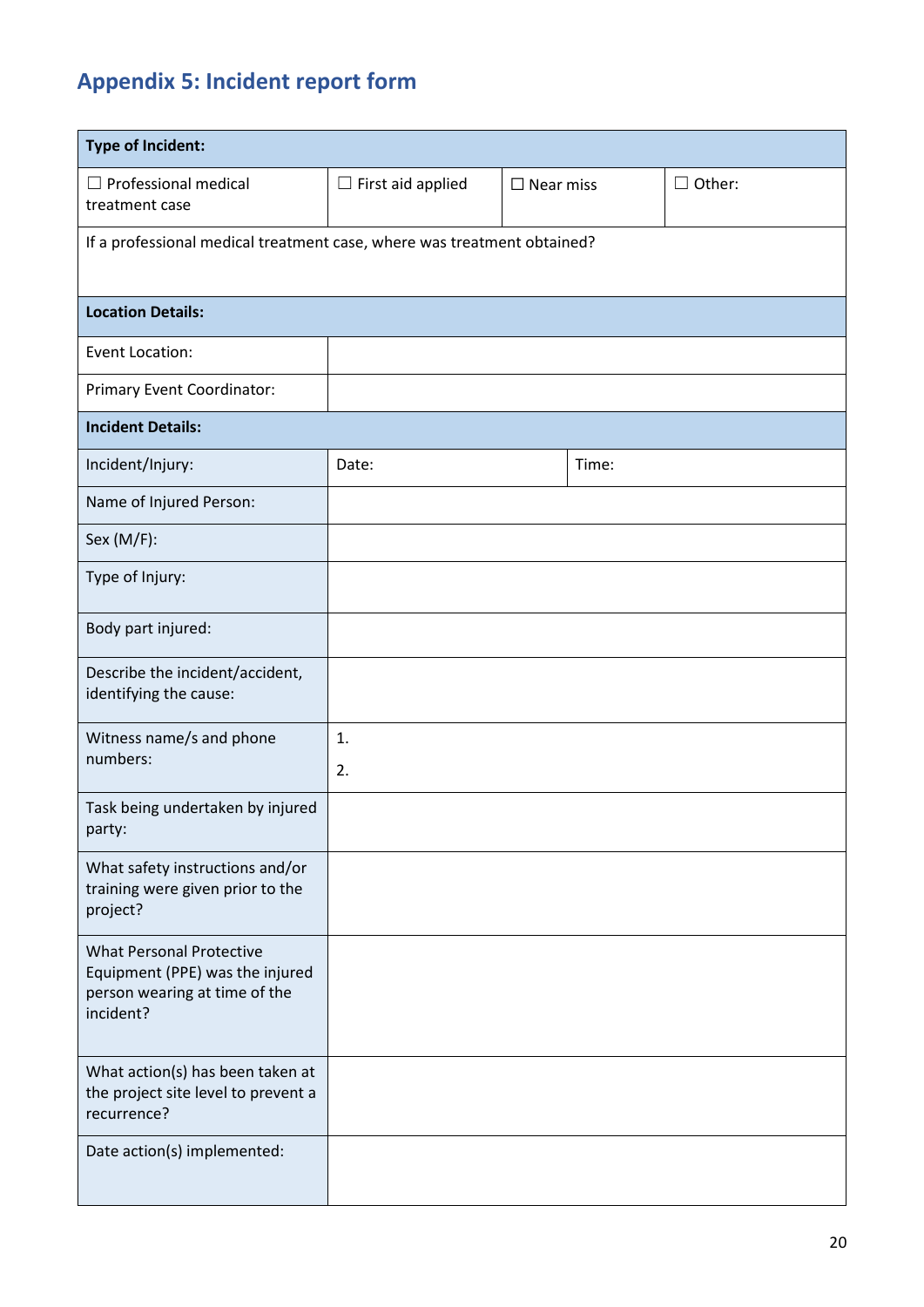| Did the injury relate to a pre-<br>existing injury or medical<br>condition?              | Yes $\Box$ | No $\Box$ |
|------------------------------------------------------------------------------------------|------------|-----------|
| If 'Yes', was the condition<br>disclosed to the Event<br>Coordinator prior to the event? | Yes $\Box$ | No $\Box$ |
| Further notes or action<br>recommended by the Event<br>Coordinator:                      |            |           |

#### **SIGNATURES**

#### **Event Coordinator**

| Name:      | <b>Position:</b> |  |
|------------|------------------|--|
| Signature: | Date:            |  |

#### **Injured person**

| Name:      | <b>Position:</b> |  |
|------------|------------------|--|
| Signature: | Date:            |  |

#### **Sustainable Farms Director**

| <b>Reported to Sustainable Farms Director on:</b><br>$\frac{1}{2}$ |  |       |  |  |  |  |
|--------------------------------------------------------------------|--|-------|--|--|--|--|
| Name:                                                              |  |       |  |  |  |  |
| Signature:                                                         |  | Date: |  |  |  |  |
| <b>Comments:</b>                                                   |  |       |  |  |  |  |
|                                                                    |  |       |  |  |  |  |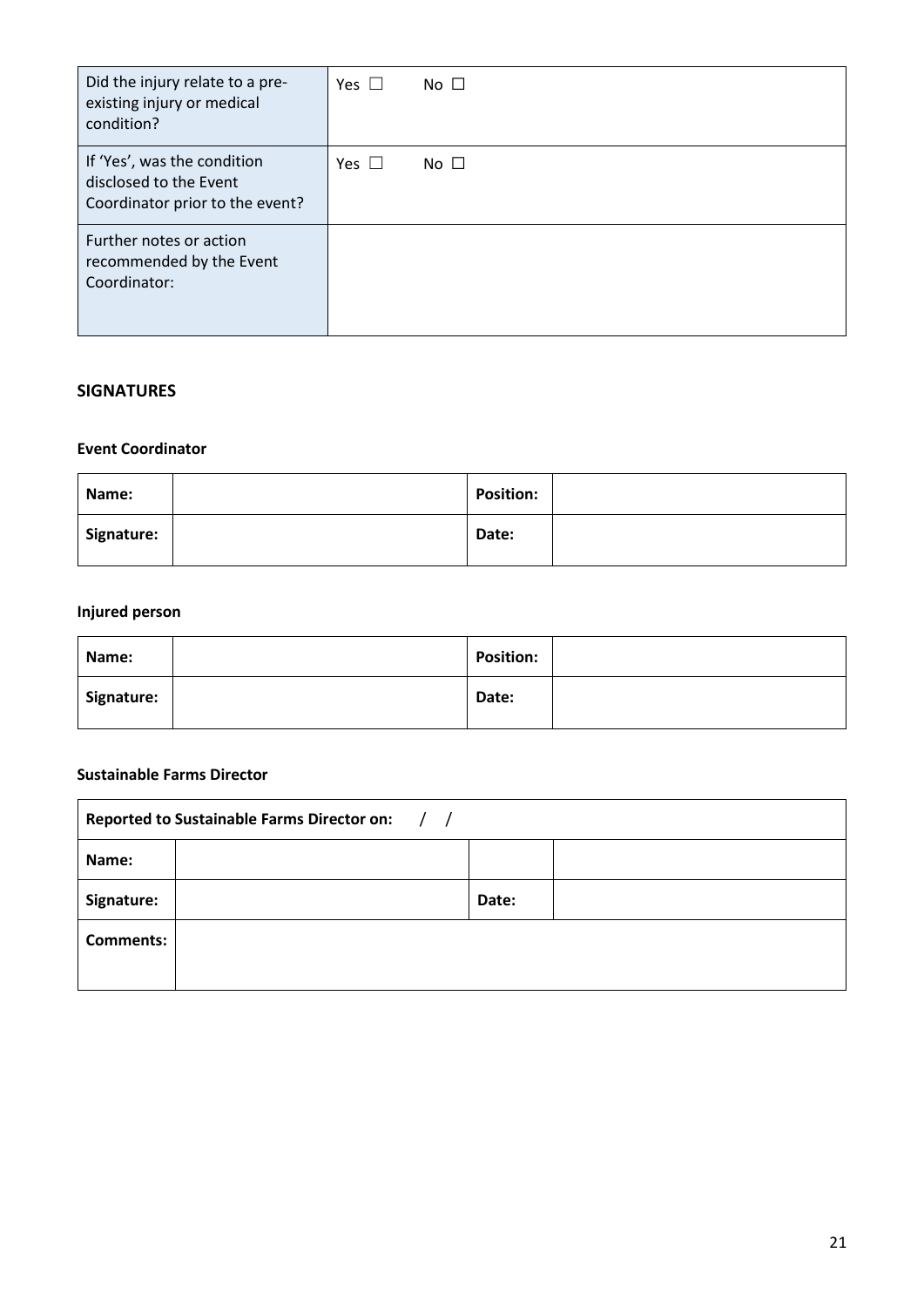# <span id="page-21-0"></span>**Appendix 6: Event evaluation (To be completed by event organisers)**

#### **Event location:**

#### **Event date:**

#### **Event partners:**

| <b>Checklist</b>                                                                           | <b>YES</b> | <b>NO</b> |
|--------------------------------------------------------------------------------------------|------------|-----------|
| Did the event run to time?                                                                 |            |           |
| Could each presenter be heard?                                                             |            |           |
| Was there a clear and defined focus – supported by one good example?                       |            |           |
| Was the day actively facilitated, resulting in dialogue amongst speakers and participants? |            |           |
| Did we learn from participants and hear their concerns?                                    |            |           |
| Did the facilitator invite people to participate in the follow up evaluation?              |            |           |
| Were safety issues well managed?                                                           |            |           |

#### **Further information**

What worked?

#### What didn't work?

What should we be doing differently next time?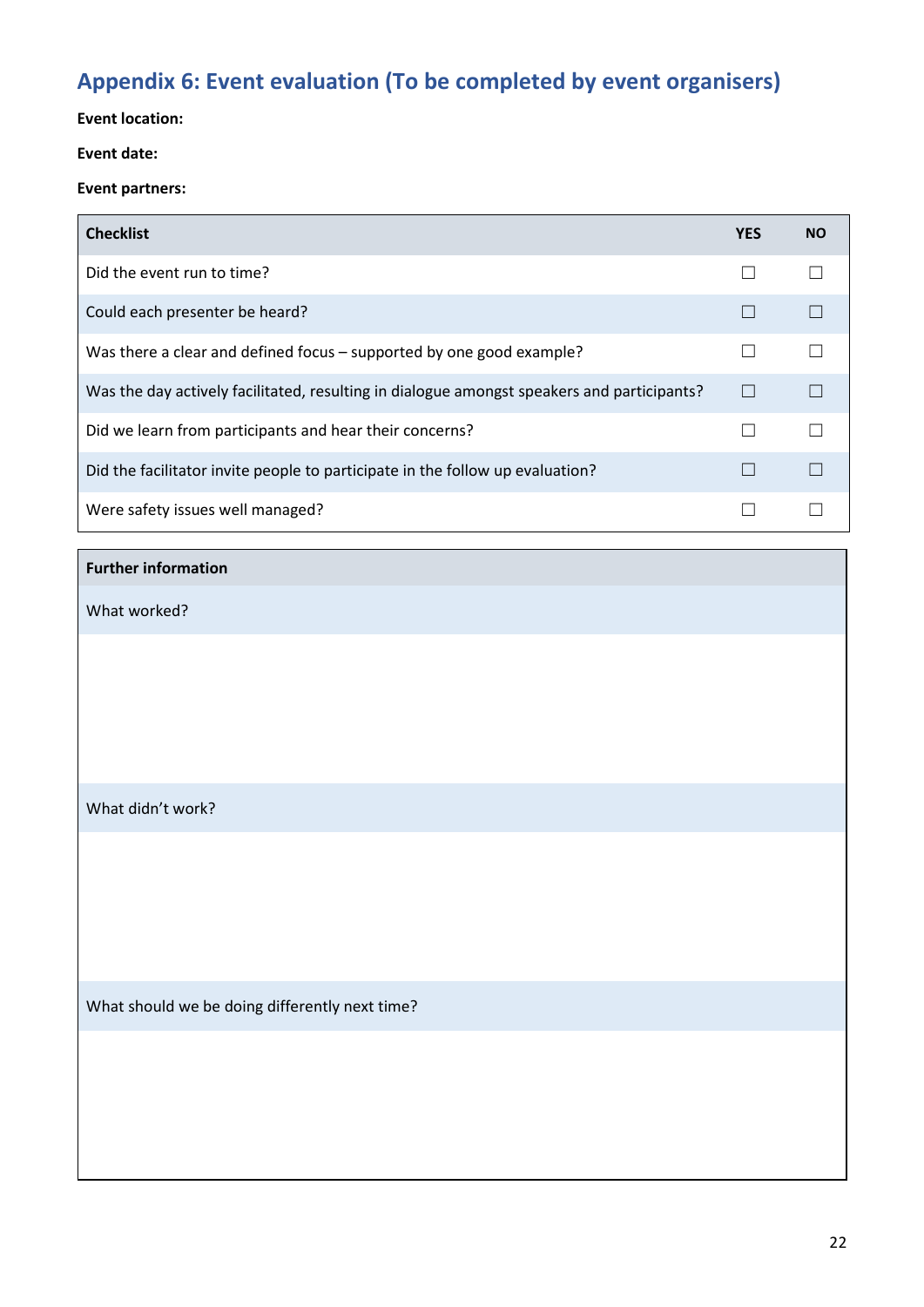# <span id="page-22-0"></span>**Appendix 7: Field day registration form**

| <b>Full name</b>                                      | <u> 1989 - Johann John Stone, mars eta biztanleria (h. 1908).</u>                                                                                                       | Mobile number ____________________                                                                                                                                                                                                 |         |  |  |  |  |
|-------------------------------------------------------|-------------------------------------------------------------------------------------------------------------------------------------------------------------------------|------------------------------------------------------------------------------------------------------------------------------------------------------------------------------------------------------------------------------------|---------|--|--|--|--|
|                                                       |                                                                                                                                                                         | <b>Postcode contract to the set of the set of the set of the set of the set of the set of the set of the set of the set of the set of the set of the set of the set of the set of the set of the set of the set of the set of </b> |         |  |  |  |  |
| Gender:<br>$\Box$ Male<br>Female<br>Other             |                                                                                                                                                                         |                                                                                                                                                                                                                                    |         |  |  |  |  |
| <b>Year of birth: Notify that the state of birth:</b> | Please note this information is to assist us in our record-keeping only. It will not be shared with other parties.                                                      |                                                                                                                                                                                                                                    |         |  |  |  |  |
|                                                       | Would you like to receive information from Sustainable Farms about news and events?                                                                                     |                                                                                                                                                                                                                                    |         |  |  |  |  |
| $\Box$ Yes<br>$\Box$ No                               |                                                                                                                                                                         |                                                                                                                                                                                                                                    |         |  |  |  |  |
| promotions?                                           | Do you give permission for your photograph to be taken for Sustainable Farms social media and                                                                           |                                                                                                                                                                                                                                    |         |  |  |  |  |
| $\Box$ Yes<br>$\blacksquare$ No                       |                                                                                                                                                                         |                                                                                                                                                                                                                                    |         |  |  |  |  |
| How did you hear about this event?                    |                                                                                                                                                                         |                                                                                                                                                                                                                                    |         |  |  |  |  |
|                                                       | □ Word of Mouth □ Landcare Group                                                                                                                                        | Facebook                                                                                                                                                                                                                           | I Email |  |  |  |  |
| $\Box$ LLS or CMA Staff $\Box$ Radio                  |                                                                                                                                                                         | Twitter                                                                                                                                                                                                                            |         |  |  |  |  |
|                                                       |                                                                                                                                                                         |                                                                                                                                                                                                                                    |         |  |  |  |  |
| $\Box$ Yes<br>$\overline{\phantom{a}}$ No             | Can we contact you to participate in evaluation of this project?<br>This will involve a follow-up survey via email within the next month and then annually for 5 years. |                                                                                                                                                                                                                                    |         |  |  |  |  |
| Why are you attending today's event?                  |                                                                                                                                                                         |                                                                                                                                                                                                                                    |         |  |  |  |  |
|                                                       |                                                                                                                                                                         |                                                                                                                                                                                                                                    |         |  |  |  |  |
| Which best describes your situation?                  |                                                                                                                                                                         |                                                                                                                                                                                                                                    |         |  |  |  |  |
|                                                       | $\Box$ Farm owner/manager/operator                                                                                                                                      |                                                                                                                                                                                                                                    |         |  |  |  |  |
| $\Box$ Private land owner                             |                                                                                                                                                                         |                                                                                                                                                                                                                                    |         |  |  |  |  |
|                                                       |                                                                                                                                                                         |                                                                                                                                                                                                                                    |         |  |  |  |  |
|                                                       | Government representative - Organisation represented: __________________________                                                                                        |                                                                                                                                                                                                                                    |         |  |  |  |  |
|                                                       |                                                                                                                                                                         |                                                                                                                                                                                                                                    |         |  |  |  |  |

\* If you are a farmer or private land owner, please continue with the questions over the page.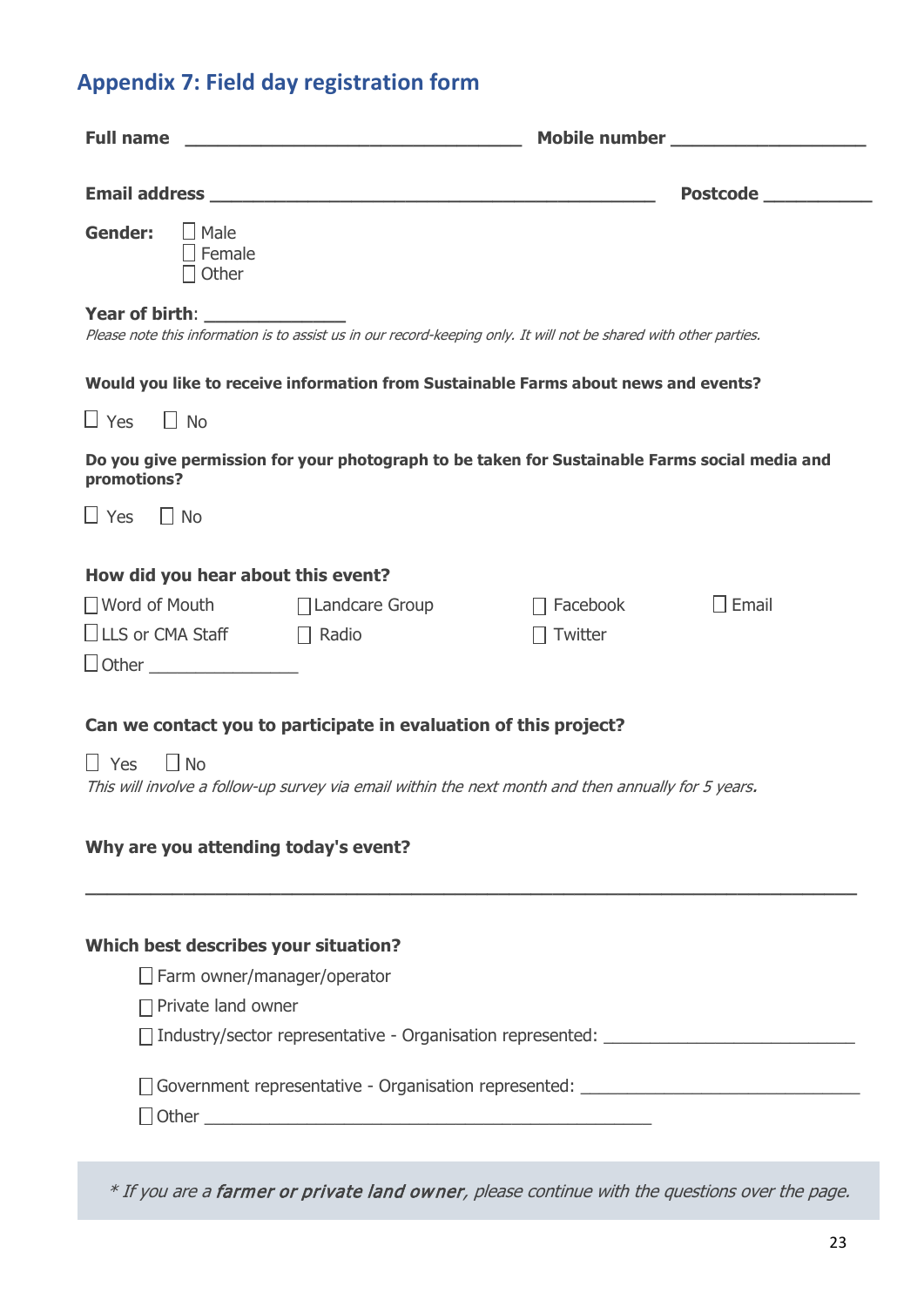#### **Are you the person, or one of the people on the farm, who makes land use decisions?**

 $\Box$  Yes  $\Box$  No

#### **What area of land do you manage in hectares? \_\_\_\_\_\_\_\_** hectares

Management means you are helping make decisions about how the land will be used, often with a spouse or business partner. This includes land you own, share-farm, lease or manage on behalf of others.

#### **Do you currently use any of the following farming systems or practices? (Select all that apply)**

| $\Box$ Feedlotting / feed pad / confinement feeding / dry lotting | $\Box$ Holistic farming     |
|-------------------------------------------------------------------|-----------------------------|
| $\Box$ High intensity rotational grazing                          | $\Box$ Regenerative farming |
| $\Box$ Zero or minimum-till cropping                              | $\Box$ Precision cropping   |
| $\Box$ Used GMO crops                                             | $\Box$ Organic farming      |
| $\Box$ Biodynamic farming                                         | $\Box$ None of these        |
|                                                                   |                             |

#### **Please tell us if you have ever completed any of these practices on your property:**

|                                                                                                     | Yes | <b>No</b> | N/A |
|-----------------------------------------------------------------------------------------------------|-----|-----------|-----|
| Establish new shelterbelts using native species                                                     |     |           |     |
| Improve existing shelterbelts using native species                                                  |     |           |     |
| Protect paddock trees or remnant vegetation in<br>paddocks eg by fencing                            |     |           |     |
| Plant/regenerate vegetation in and around farm dams                                                 |     |           |     |
| Plant/regenerate vegetation around streams/rivers<br>(excluding dams)                               |     |           |     |
| Plant/regenerate vegetation in areas other than<br>dams/streams                                     |     |           |     |
| Exclude stock access to dams using fencing or other<br>exclusion methods                            |     |           |     |
| Exclude stock access to rivers/streams on your<br>property using fencing or other exclusion methods |     |           |     |
| Install hardened access points to dams to enable stock<br>access with reduced damage                |     |           |     |
| Install watering points away from streams/dams to<br>reduce stock damage to waterways               |     |           |     |
| Increase the area of deep-rooted perennial grasses on<br>your land                                  |     |           |     |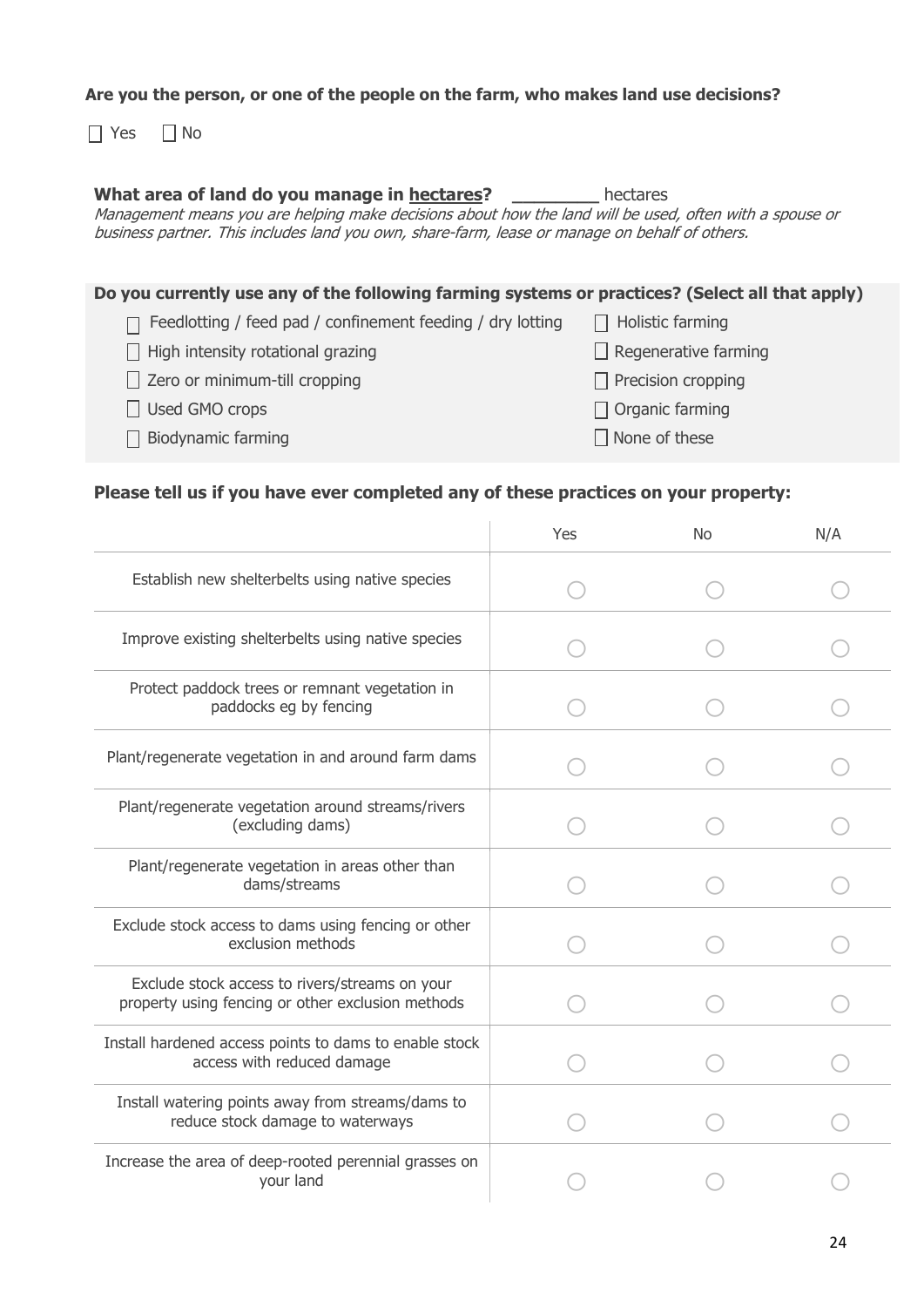### <span id="page-24-0"></span>**Appendix 8: Participant Event Evaluation Survey**

Thank you for volunteering to complete this survey. Sustainable Farms evaluation surveys have received ethics approval, for more information, please refer to our [Participant Information Sheet.](http://sustainablefarms.org.au/sites/default/files/Participant%20Information%20Sheet.pdf)

Please enter your **full name and the set of the set of the set of the set of the set of the set of the set of the set of the set of the set of the set of the set of the set of the set of the set of the set of the set of** 

Please enter your **mobile number** (if you don't have a mobile phone, please enter your landline number) \_\_\_\_\_\_\_\_\_\_\_\_\_\_\_\_\_\_\_\_\_\_\_\_\_\_\_\_\_\_\_\_\_\_\_\_\_\_\_\_\_\_\_\_\_\_\_\_\_\_\_\_\_\_\_\_\_\_\_\_\_\_

Please enter your Year of Birth

Please note this information is to assist us in our evaluation and to track your responses overtime. It will not be shared with other parties

How satisfied were you with the quality of the field day?

|                                | Very satisfied | Satisfied | <b>Dissatisfied</b> | Very<br>dissatisfied |
|--------------------------------|----------------|-----------|---------------------|----------------------|
| The overall quality of the day |                |           |                     |                      |
| Effectiveness of the speakers  |                |           |                     |                      |
| The Farm Tour                  |                |           |                     |                      |

The length of the field day was:

o Too short

o Just right

o Too long

I found the Sustainable Farms website to be:

 $\circ$  Very helpful

 $\circ$  Somewhat helpful

 $\circ$  Slightly helpful

- $\circ$  Not at all helpful
- $\bigcirc$  I have not seen the website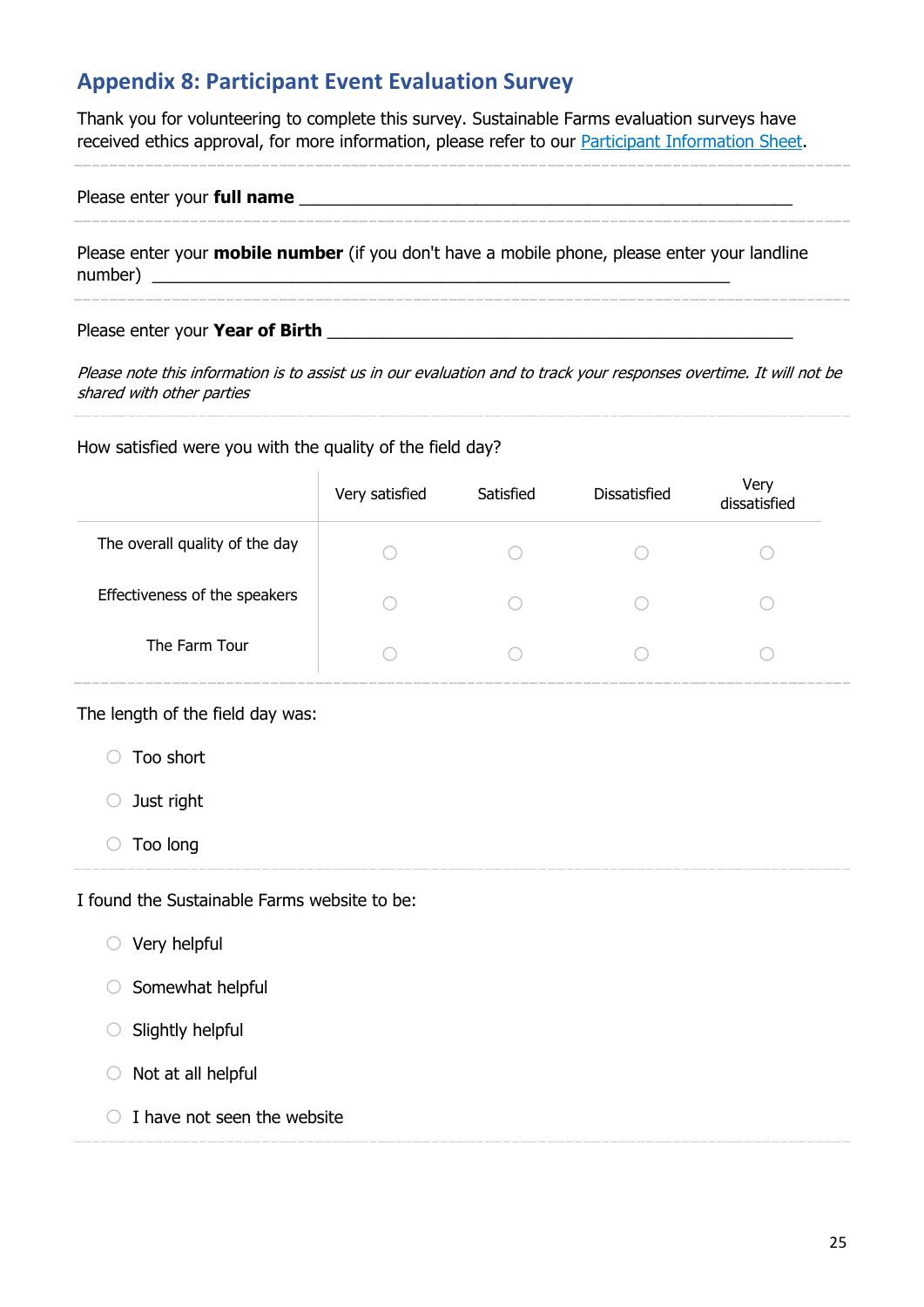#### Recommendation

|                                                                                                     | Very<br>Likely<br>10 | 9 | 8 | 7 | 6 | 5 | 4 | 3 | 2 | Very<br>Unlikely |
|-----------------------------------------------------------------------------------------------------|----------------------|---|---|---|---|---|---|---|---|------------------|
| How likely<br>would you be to<br>recommend a<br>field day like<br>this to a friend<br>or colleague? |                      |   |   |   |   |   |   |   |   |                  |

Please tell us about your futures plans to manage natural resources (only complete rows that are relevant for your property)

|                                                                                                     | I intend to do<br>this | I do not<br>intend to do<br>this | I'm undecided | Not applicable |
|-----------------------------------------------------------------------------------------------------|------------------------|----------------------------------|---------------|----------------|
| Establish new shelterbelts using native species                                                     |                        |                                  |               |                |
| Improve existing shelterbelts using native species                                                  |                        |                                  |               |                |
| Protect paddock trees or remnant vegetation in<br>paddocks eg by fencing                            |                        |                                  |               |                |
| Plant/regenerate vegetation in and around farm<br>dams                                              |                        |                                  |               |                |
| Plant/regenerate vegetation around streams/rivers<br>(excluding dams)                               |                        |                                  |               |                |
| Plant/regenerate vegetation in areas other than<br>dams/streams                                     |                        |                                  |               |                |
| Exclude stock access to dams using fencing or other<br>exclusion methods                            |                        |                                  |               |                |
| Exclude stock access to rivers/streams on your<br>property using fencing or other exclusion methods |                        |                                  |               |                |
| Install hardened access points to dams to enable<br>stock access with reduced damage                |                        |                                  |               |                |
| Install watering points away from streams/dams to<br>reduce stock damage to waterways               |                        |                                  |               |                |
| Increase the area of deep rooted perennial grasses<br>on your land                                  |                        |                                  |               |                |